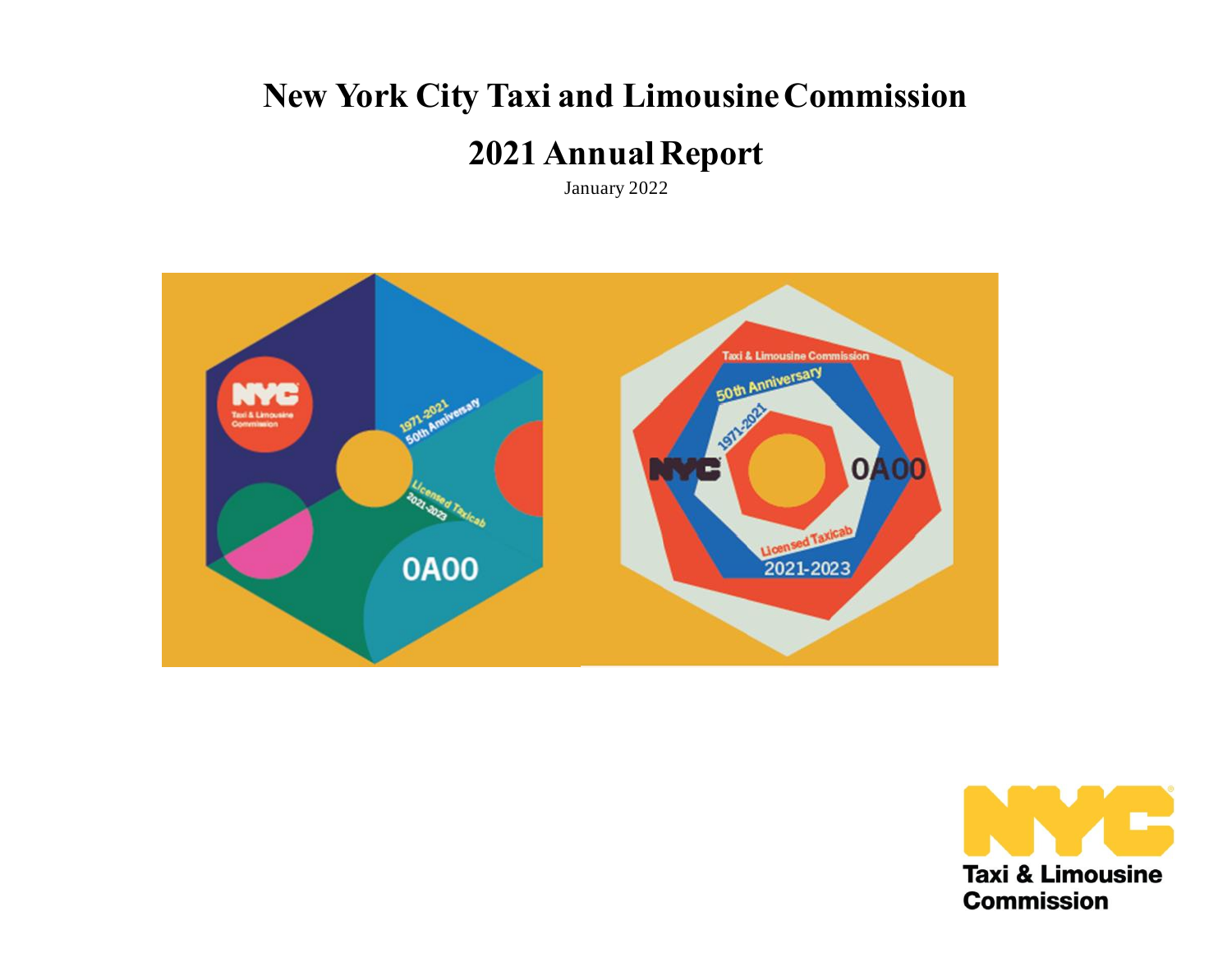## **Table of Contents**

- 1. [Mission and Budget](#page-3-0)
- 2. [Taxi and Limousine Commission Structure and Board Members](#page-3-1)
- 3. [Licensees Regulated by TLC](#page-5-0)
- 4. [Commission Meetings and Rulemaking Actions](#page-7-0)
- 5. [Policies, Initiatives, and Agency Highlights](#page-9-0)
- 6. [Appendix: Complaint and Summons Data for Calendar Year 2021](#page-13-0)

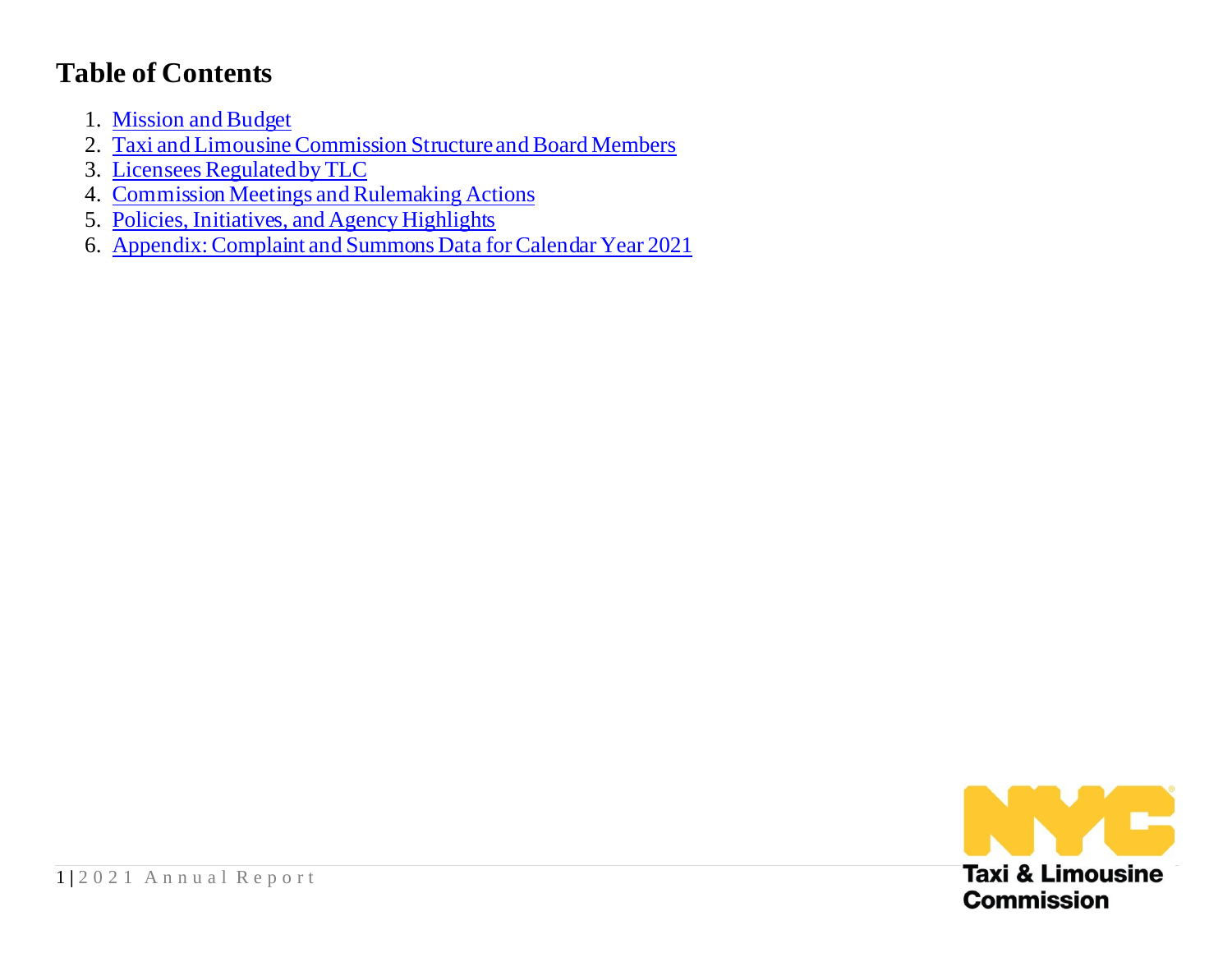## **WelcomeLetter from the Commissioner/Chair**

Dear Fellow New Yorkers:

I am pleased to submit the New York City Taxi and Limousine Commission's (TLC) 2021 Annual Report. As the COVID-19 pandemic continued to impact all of us, this past year was another challenging one for New York City. In 2021, TLC prioritized the health and safety of our Licensees, scheduling thousands of vaccine appointments, providing informational materials and webinars, facilitating COVID-19 testing events in all five boroughs, and hosting vaccine popup sites at the TLC Woodside car inspection facility.

While the year was defined in many ways by the pandemic, we are fortunate to have maintained critical agency services throughout the continuing recovery period. Additionally, we have been able to improve agency processes and the customer experience for TLC Licensees. I am also incredibly proud of the work the TLC has done to further agency goals and implement policies and initiatives that have positively impacted Licensees. One highlight is the work of the Medallion Relief Program (MRP), which gives Medallion Owners in financial distress a critical tool to restructure loans, reduce principal, and lower monthly payments. The MRP is supported by the TLC Owner/Driver Resource Center, which provides Licensees with free financial counseling, legal services, health and mental health services, assistance in applying for public benefits, and driver protection services.

The TLC continued its strong collaboration with industry stakeholders during all of 2021. The Black Car and Livery Task Force met regularly from June through November of 2021 to develop policy recommendations to strengthen these traditional sectors. TLC also convened a Taxi Advisory Group to discuss ways to ensure the stability and future success of the Taxi sector. Conversations with the Advisory Group and other stakeholders have helped to inform the development of a Taxi Strategic Plan. Additionally, the TLC began a thorough review of its rules and regulations in order to ensure they are equitable and adapted to the 21st-century needs of Drivers, passengers, and industry members.

On June 30<sup>th</sup>, TLC celebrated its 50<sup>th</sup> anniversary. To commemorate that milestone, the TLC commissioned two designs for the 2021 medallion in line with the aesthetics of the early 1970s. The designs are in part inspired by iconic designer Massimo Vignelli, whose elegant works influence the New York City Subway. The first new medallions were given to participants in our Battery Electric Vehicle Taxi Pilot Program, which was launched in August.

Finally, TLC ended 2021 by hosting its eighth annual Honor Roll Ceremony via a pre-recorded video. Honor Roll recognizes excellent safety, accessibility, and community service records of Drivers and businesses from across all industry sectors. We salute the hard-working TLC Licensees who helped keep New York City moving this past year, together conducting over 200 million trips in 2021.

As another eventful year closes, I am grateful for the hardworking and dedicated TLC staff, a workforce of nearly 600 individuals. I look forward to implementing innovative and exciting new policies in 2022, working hand in hand with Licensees, industry partners, elected officials, advocates, and our team.

Sincerely, Aloysee Heredia Jarmoszuk *Commissioner/Chair*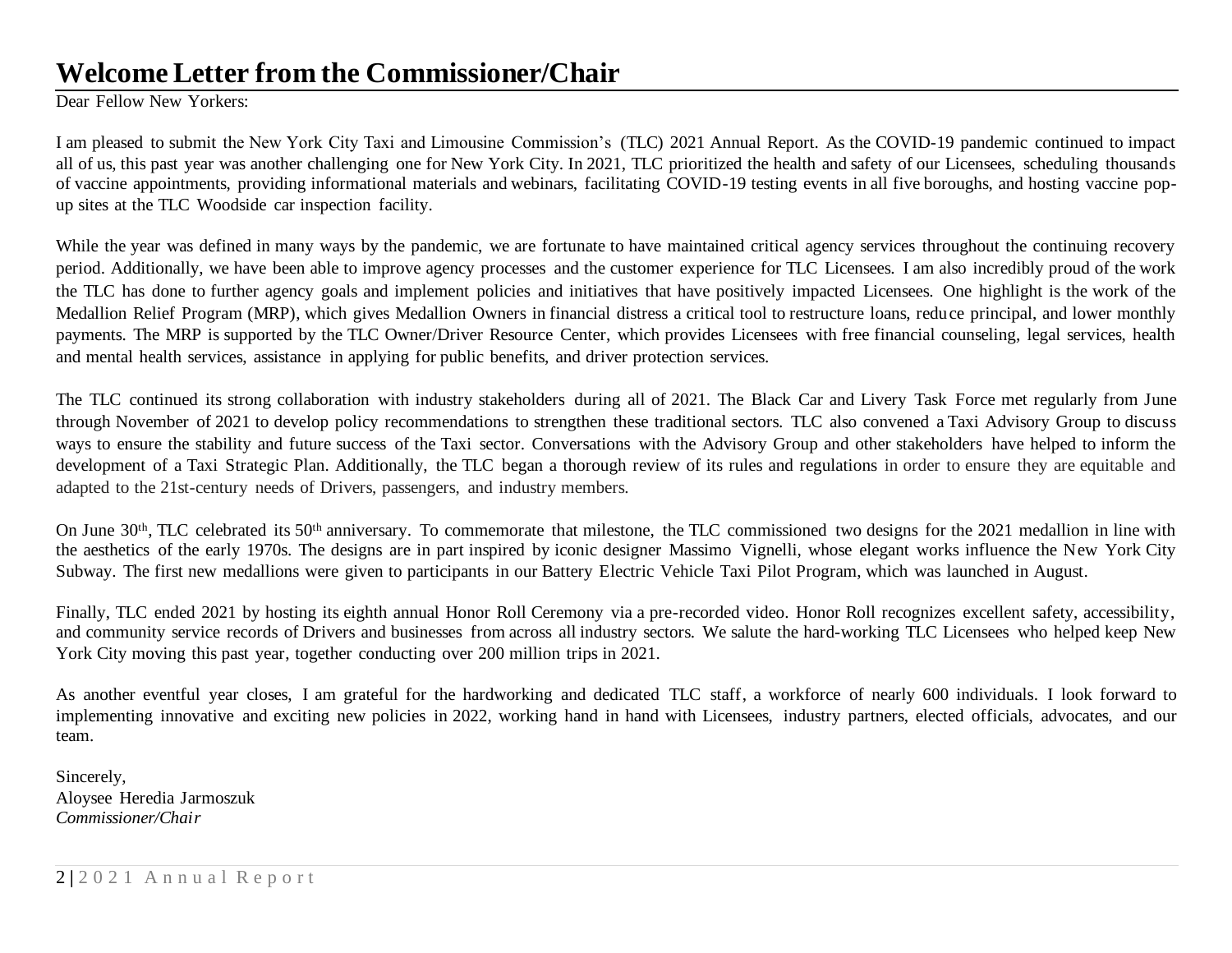#### <span id="page-3-0"></span>**Mission and Budget**

The Taxi and Limousine Commission (TLC), created by Local Law No. 12 of 1971, is a Charter-mandated agency responsible for the development and improvement of For-Hire transportation service in New York City. The duties of the agency include licensing and regulating Taxis, For-Hire Vehicles (FHVs), and Commuter Van and Paratransit services, as well as Drivers and related businesses. Additionally, TLC enforces rules and regulations and sets standards for service, insurance coverage, driver safety, and equipment safety and design.

In Fiscal Year (FY) 2021, TLC operated on a budget of \$116,025,677, comprising \$40,792,660 for Personal Services and \$75,233,017 for Other than Personal Services, with an authorized headcount of 557. The FY 2022 budget is \$41,264,380 for Personal Services and \$128,188,912 for Other than Personal Services, with an authorized headcount of 586.

#### <span id="page-3-1"></span>**Taxi and Limousine Commission Structure and Board Members**

The Board of the Taxi and Limousine Commission has nine members, eight of whom are unsalaried. The Chair presides over the Bo ard and acts as head of the agency, which carries out TLC's day-to-day licensing, regulatory, and enforcement functions. Members of the Commission are appointed by the Mayor with the advice and consent of the City Council, each serving a seven-year term. One representative of each of the City's five boroughs is recommended for appointment by a majority vote of each borough's respective City Council delegation. There are currently two vacant seats on the Board.

#### **Aloysee Heredia Jarmoszuk**

Aloysee Heredia Jarmoszuk was nominated by Mayor de Blasio to be the Chair and Commissioner of the Taxi and Limousine Commission in January 2020 and was subsequently reconfirmed by Mayor Adams in December 2021. Prior to her time at TLC, Commissioner Heredia Jarmoszuk served as the Chief of Staff to the Deputy Mayor for Operations, where she oversaw and coordinated 25 agencies and programs, includi ng TLC and the Department of Transportation. Prior to her time at the Mayor's Office, Commissioner Heredia Jarmoszuk served as the Chief of Staff for Central Operations at the Department of Education, and has also worked in higher education, the nonprofit sector, and in investment management. Commissioner Heredia Jarmoszuk is a native New Yorker and the first-ever Dominican-American to oversee TLC.

#### **Bill Aguado**

Commissioner Aguado was appointed by the Mayor on the recommendation of the Bronx delegation to the New York City Council in May 2015. A leading cultural and community activist in the Bronx, Commissioner Aguado retired in 2011 as Executive Director of the Bronx Council on the Arts, and since then, he is still called upon to lend his expertise on behalf of emerging artists, community cultural groups, and community-based organizations.

#### **Jacques Jiha**

Commissioner Jiha was appointed by the Mayor in August 2014. He currently serves as the Director of the Office of Management and Budget, overseeing New York City's fiscal policy, including the development of Expense and Capital Budgets, the City's bond and borrowing program, and the budgets of more than 90 City agencies and entities. Commissioner Jiha previously served as the Commissioner of the New Yo rk City Department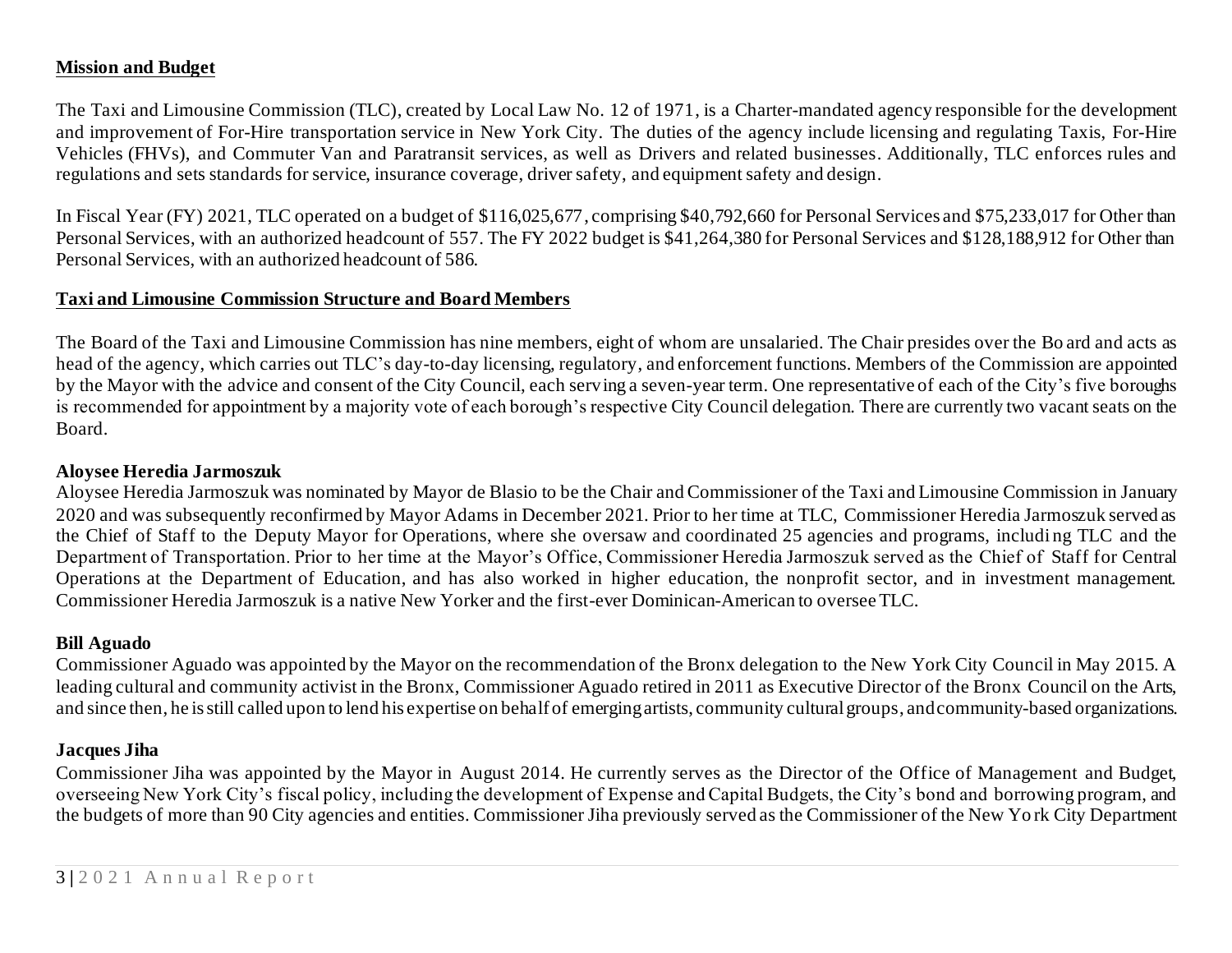of Finance. Prior to his tenure at the Department of Finance, Commissioner Jiha was the Executive Vice President/Chief Operating Officer and Chief Financial Officer of Earl G. Graves, Ltd., a multi-media company.

#### **Steve Kest**

Commissioner Kest was appointed by the Mayor in 2018. Commissioner Kest serves as Senior Advisor to the Center for Popular Democracy and is a decades-long veteran of community organizing. Previously, Commissioner Kest spent 35 years at ACORN, ran the Fight for a Fair Economy program at the Service Employees International Union, and was a Senior Fellow at the Center for American Progress.

#### **Nora Constance Marino** (served for part of 2021)

Appointed by the Mayor on the recommendation of the Queens delegation to the City Council in 2011 and reappointed in 2016. Commissioner Marino is a former JAG Officer in the United States Army Reserve and maintains her own law practice.

#### **Kenneth C. Mitchell**

Appointed to the Staten Island seat by the Mayor on the recommendation of the New York City Council in November 2016, Commissioner Mitchell also serves as the Executive Director of the Staten Island Zoological Society, Inc., a position he has held since September 2011. In this capacity, Commissioner Mitchell is responsible for the overall administration and the day-to-day operation of the Staten Island Zoo.

#### **Lauvienska Polanco**

Commissioner Polanco was appointed by the Mayor in 2016 after serving as the Manhattan member of the Commission beginning in 2007. Commissioner Polanco serves as Principal Law Clerk at the Bronx Supreme Court.

#### **Thomas Sorrentino**

Commissioner Sorrentino was appointed by the Mayor in 2017 on the recommendation of the Brooklyn delegation of the New York City Council. Commissioner Sorrentino served as a member of Kings County Community Board 18 for approximately five years, where he chaired its Transportation Committee. He is currently a partner in the accounting firm of PKF O'Connor Davies LLP and serves on the Brooklyn Chamber of Commerce Board of Directors.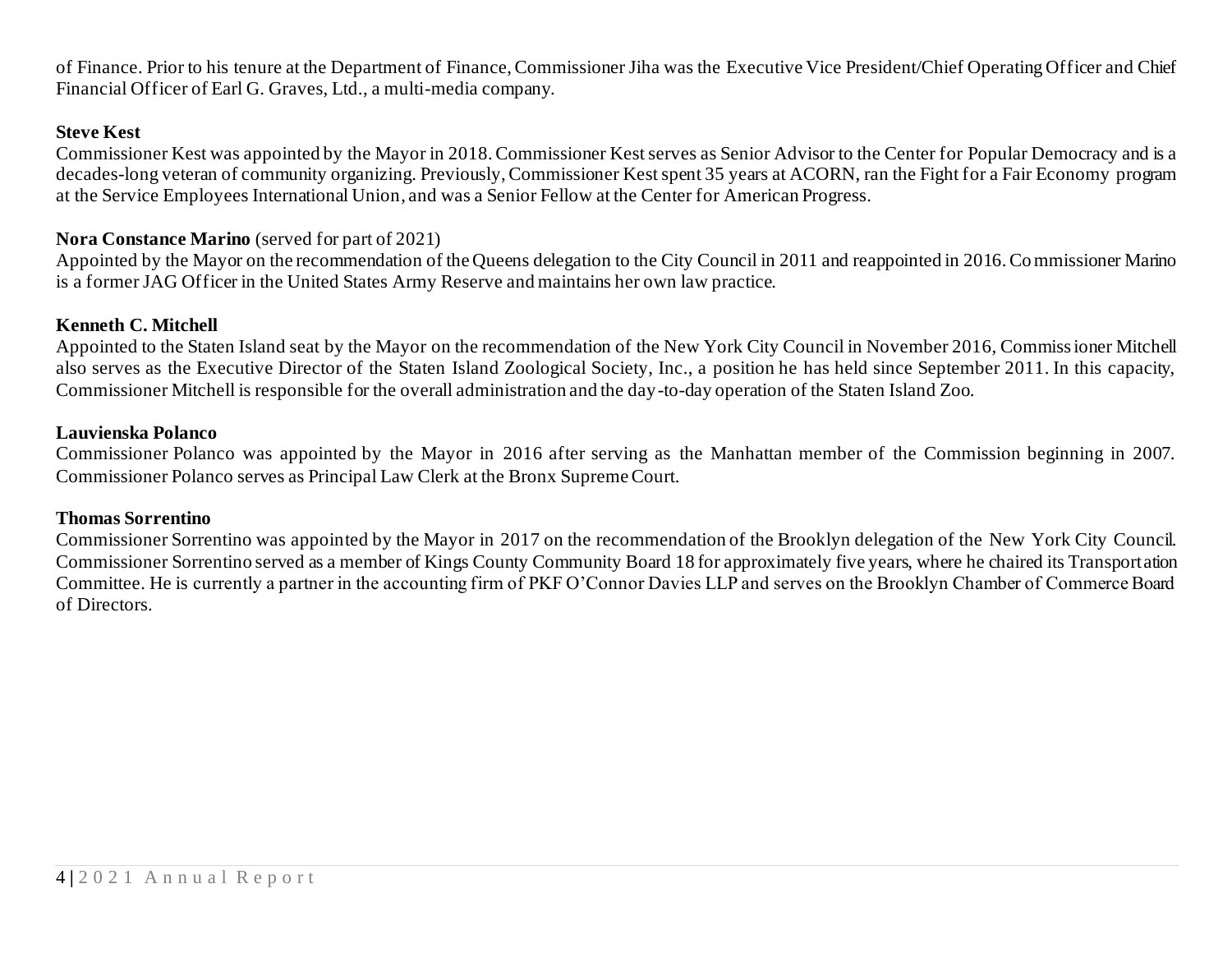#### <span id="page-5-0"></span>**Licensees Regulated by TLC**

The Taxi & Limousine Commission licenses and regulates for-hire transportation in New York City, including Drivers, vehicles, and related businesses. All TLC Licensees are an essential part of New York City's comprehensive transportation network.

In 2021, there were 174,924 drivers licensed by the TLC. The TLC Driver License is a single license that allows the holder to operate a Yellow Taxi, Green Taxi, Livery, Black Car, and Limousine. To obtain a TLC Driver License, applicants must pass a drug test, have their fingerprints taken, complete a New York State DMV Defensive Driving Course, complete TLC's 24-Hour Driver's Education Course, and complete a Wheelchair Accessible Vehicle Training course, among other requirements. TLC issues separate licenses for Commuter Van Drivers and Paratransit Drivers. In 2021, 835 Drivers held a Paratransit license, and 145 Drivers held a Commuter Van Driver license.

More than 100,000 vehicles are licensed by TLC to serve the public. This includes 13,587 Yellow Medallion Taxis authorized to accept street hails from passengers throughoutthe five boroughs. In addition,there are approximately95,000licensed FHVsthat serve the public through pre-arrangement and radio dispatch. These vehicles include Livery Vehicles (also known as community car services), Black Cars, and Luxury Limousines with a seating capacity of up to 20 passengers. The FHV sector also includes High-Volume For-Hire Service (HVFHS) companies which dispatch more than 10,000 trips per day on average. Green Taxis are FHVs with Street Hail Livery (SHL) permits, which allow them to provide street hail service in areas traditionally underserved by Yellow Taxis. TLC also licenses and regulates Paratransit Vehicles (ambulettes) and Commuter Vans that are authorized to transport passengers within specific geographic zones.

TLC licenses 959 FHV Bases, which are entities that dispatch trips to TLC-licensed FHVs. FHV Bases accept trip requests from passengers, dispatch Drivers, are responsible for collecting and paying taxes, and pay into the Livery Fund and the Black Car Fund, which provide certain benefits such as workers' compensation. TLC currently licenses 458 Black Car Bases and 317 are Livery Bases. Livery and Black Car services provide pre-arranged transportation throughout New York City. These Bases range from small, neighborhood-based operations to larger fleet-type companies that provide citywide service. Liveries are required to offer passengers up-front flat fares, and many transactions occur using cash payment. TLC also licenses 105 Luxury Limousine Bases, which provide pre-arranged premium transportation to clients throughout New York City. Additionally, TLC licenses two HVFHS companies, Uber and Lyft. This license is issued to Bases that dispatch more than 100,000 trips per day. In June 2021, TLC amended the rules governing High-Volume For-Hire Service licenses, creating the HVFHS Base License.

TLC also licenses and regulates the businesses that manufacture, install, and repair the meters used in Taxis, brokers who assist buyers and sellers of medallions, and agents that operate medallions on behalf of owners. TLC also licenses Technology Service Providers (TSPs), which develop and maintain the credit card readers, trip recorders, and Taxi TVs found in Yellow and Green Taxis.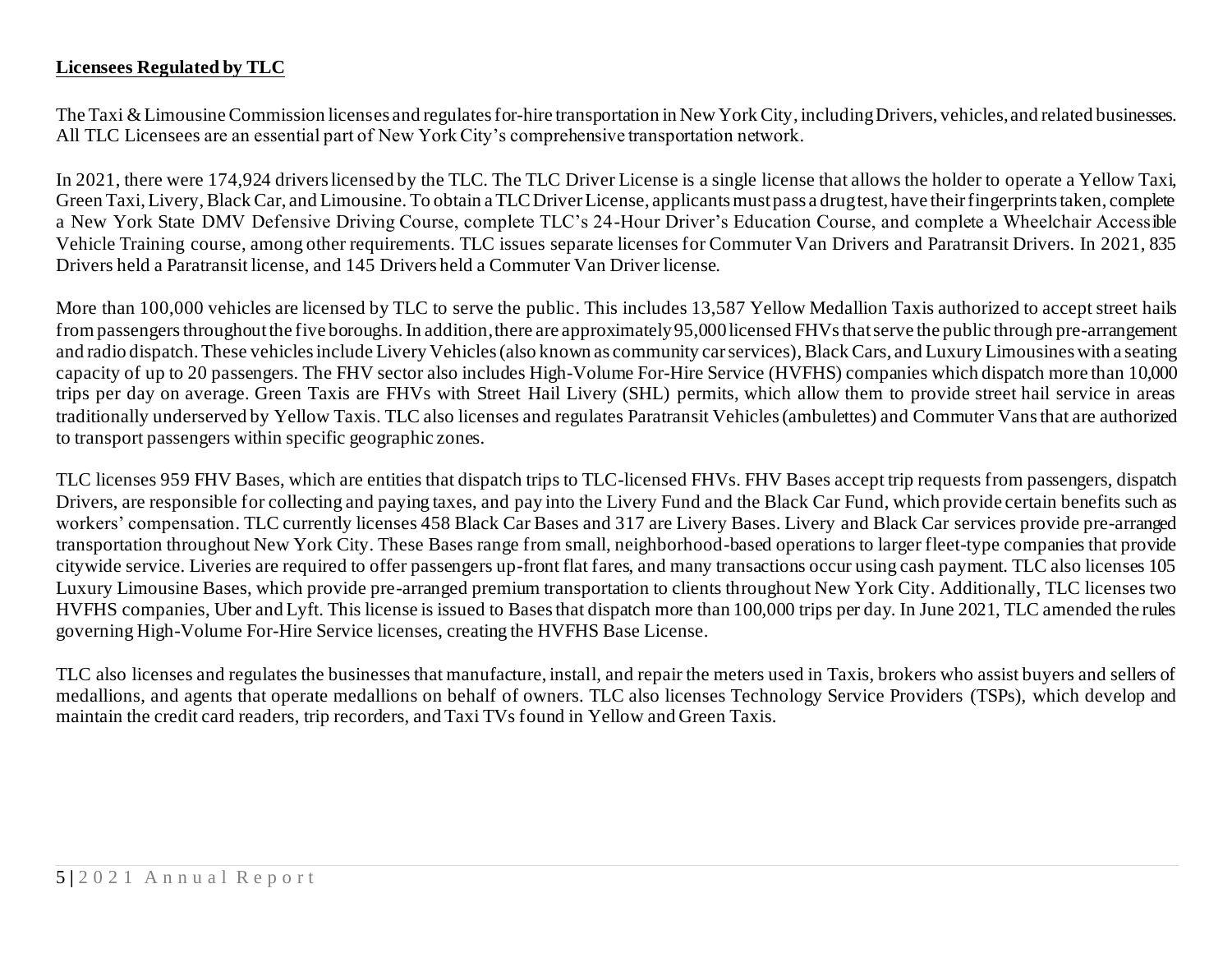| <b>By the Numbers: Calendar Year 2021</b> |                                                          |          |  |  |  |  |  |  |
|-------------------------------------------|----------------------------------------------------------|----------|--|--|--|--|--|--|
|                                           |                                                          |          |  |  |  |  |  |  |
| <b>Total Active Licenses</b>              |                                                          | 285,942  |  |  |  |  |  |  |
| (as of January 4,2022)                    |                                                          |          |  |  |  |  |  |  |
| <b>Drivers</b>                            |                                                          |          |  |  |  |  |  |  |
| Taxi and FHV Drivers                      |                                                          | 173,944  |  |  |  |  |  |  |
| <b>Paratransit Drivers</b>                |                                                          | 835      |  |  |  |  |  |  |
| <b>Commuter Van Drivers</b>               |                                                          | 145      |  |  |  |  |  |  |
| <b>Total Driver Licenses</b>              |                                                          | 174,924  |  |  |  |  |  |  |
| <b>Vehicles</b>                           |                                                          |          |  |  |  |  |  |  |
| <b>Street Hail Services</b>               |                                                          |          |  |  |  |  |  |  |
| Taxis                                     |                                                          | 13,587   |  |  |  |  |  |  |
| Stand-by Taxis <sup>1</sup>               | 74                                                       |          |  |  |  |  |  |  |
| <b>Street Hail Liveries</b>               |                                                          | 1,632    |  |  |  |  |  |  |
| <b>Prearranged Services</b>               |                                                          |          |  |  |  |  |  |  |
|                                           | For-Hire Vehicles not Affiliated with HVFHS <sup>2</sup> | 22,845   |  |  |  |  |  |  |
|                                           | <b>Black Car</b>                                         | 16,281   |  |  |  |  |  |  |
| Livery                                    |                                                          | 5,079    |  |  |  |  |  |  |
|                                           | Luxury Limousine                                         | 1,485    |  |  |  |  |  |  |
|                                           | For-Hire Vehicles affiliated with HVFHS                  | 71,695   |  |  |  |  |  |  |
|                                           | <b>Black Car</b>                                         | 71,695   |  |  |  |  |  |  |
| Livery                                    |                                                          | $\theta$ |  |  |  |  |  |  |
|                                           | Luxury Limousine                                         | $\theta$ |  |  |  |  |  |  |
| <b>Commuter Vans</b>                      | 34                                                       |          |  |  |  |  |  |  |
| <b>Paratransit Vehicles</b>               |                                                          | 104      |  |  |  |  |  |  |
| <b>Total Vehicle Licenses</b>             |                                                          | 109,971  |  |  |  |  |  |  |

| <b>Bases</b>                        |     |
|-------------------------------------|-----|
| <b>Black Car</b>                    | 458 |
| Livery                              | 317 |
| Luxury Limousine                    | 105 |
| Commuter Van                        | 28  |
| Paratransit                         | 49  |
| High-Volume For-Hire Service        | 2   |
| <b>Total Base Licenses</b>          | 959 |
| <b>Businesses</b>                   |     |
| <b>Taxicab Brokers</b>              | 19  |
| <b>Medallion Agents</b>             | 44  |
| <b>Taxicab Meter Shops</b>          | 15  |
| <b>Taxicab Meter Manufacturers</b>  | 2   |
| <b>Technology Service Providers</b> | 2   |
| <b>E-Hail Providers</b>             | 6   |
|                                     |     |

<sup>&</sup>lt;sup>1</sup> TLC Rule § 58-42 allows fleets to maintain and use stand-by vehicles. A stand-by vehicle can be used in place of a currently licensed Taxi in the following circumstances: when the currently licensed Taxi is out of service for repairs or for required inspection, until the repairs or inspection have be en completed; when a vehicle has been stolen, for no more than 30 days after the date stolen, and when a vehicle has been permanently retired from service, for no more than 30 days from the date of retirement.

<sup>&</sup>lt;sup>2</sup> Effective July 30, 2021, there are no longer HVFHS Livery and Luxury Limousine vehicles[. https://rules.cityofnewyork.us/wp-content/uploads/2021/03/TLC-promulgating-high](https://rules.cityofnewyork.us/wp-content/uploads/2021/03/TLC-promulgating-high-volume-base-rules-6.17.21.pdf)[volume-base-rules-6.17.21.pdf](https://rules.cityofnewyork.us/wp-content/uploads/2021/03/TLC-promulgating-high-volume-base-rules-6.17.21.pdf)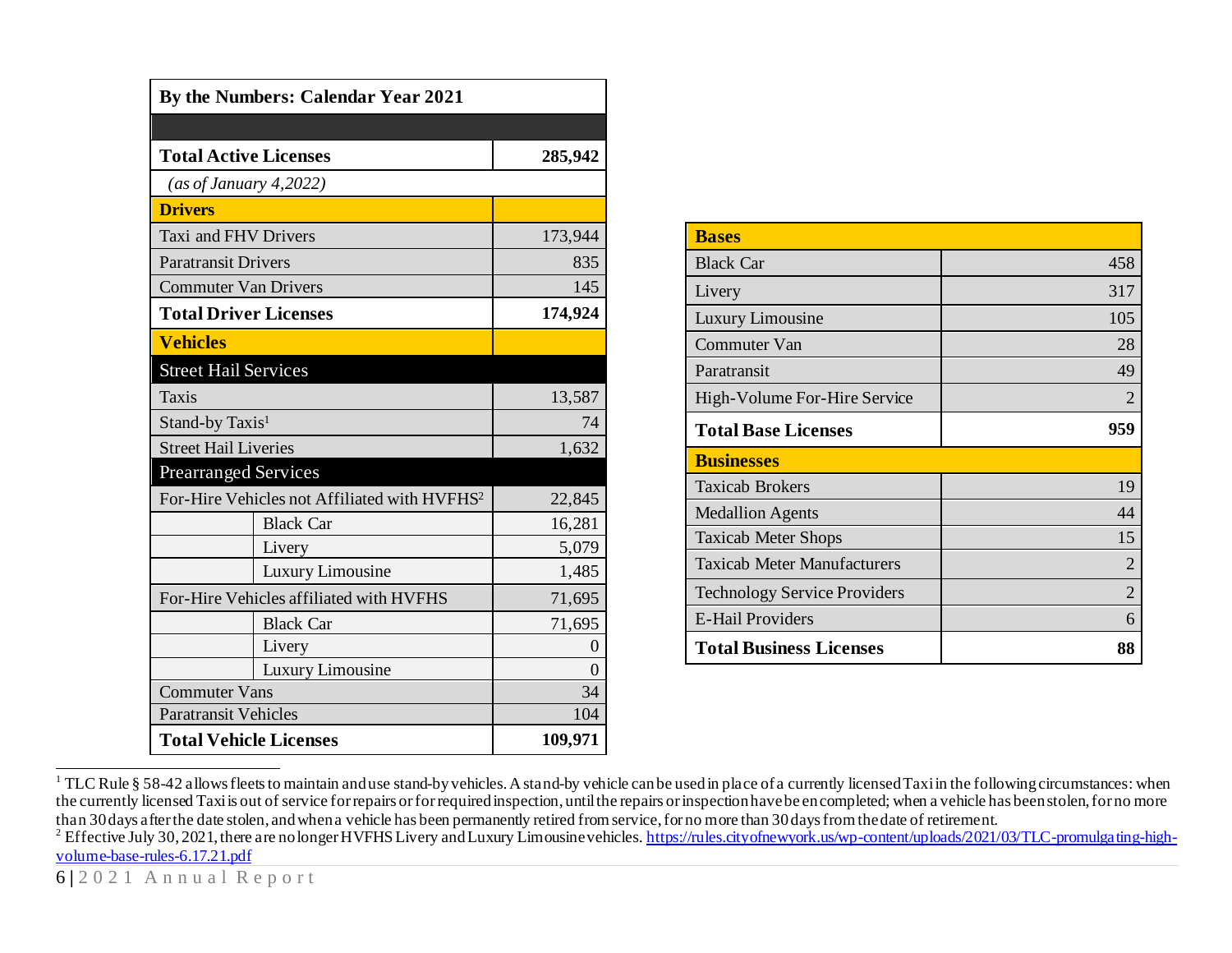#### <span id="page-7-0"></span>**Commission Meetings and Rulemaking Actions**

TLC's Board of Commissioners holds regular public meetings to receive testimony on proposed rules and other issues of concern to Licensees. The Board may also vote on any proposed rules. In 2021, the Board of Commissioners approved four rule packages and one pilot program. In order to protect the public health throughout the ongoing COVID-19 pandemic, TLC held its meetings online with full accessibility to allow for public participation. In addition to other meetings of the Commission, below are the rulemaking actions taken by TLC in 2021.

| <b>Date of Commission Vote</b> | <b>Subject</b>                            | <b>Status</b>           |
|--------------------------------|-------------------------------------------|-------------------------|
| May 4, 2021                    | <b>Battery Electric Vehicle Pilot</b>     | Effective May 4, 2021   |
| May 4, 2021                    | <b>Summary Suspension Process Update</b>  | Effective June 10, 2021 |
| June 22, 2021                  | <b>FHV Cap BEV Exception Update</b>       | Effective June 25, 2021 |
| June 22, 2021                  | <b>High-Volume Base Classification</b>    | Effective July 30, 2021 |
| June 22, 2021                  | <b>Trip Record Submission (FHV Bases)</b> | Effective July 30, 2021 |
| October 6, 2021                | <b>Medallion Relief Program</b>           | Ongoing                 |

#### **2021 Rulemaking Actions**

#### **Battery Electric Vehicle Taxi Pilot Program**

TLC is committed to electrifying its licensed vehicle fleet. On May 4, 2021, TLC adopted the Battery Electric Vehicle (BEV) Taxi Pilot Program, which significantly expands the universe of electric vehicles (EVs) that can be used as Taxis in New York City. The BEV Pilot officially launched in August when the first Kia Niros from the Taxi fleet Drive Sally were hacked-up at an event at TLC's Woodside facility. The agency will collect data on charging, EV trips, and Driver and passenger reception. Advancing electric Taxis and FHVs is in line with State and City mandates to reduce greenhouse gas emissions, mirrors trends in the automotive industry, supports clean jobs and economic development, and improves the TLC-licensed Driver and passenger experience. There are also federal and State tax credits available for EVs, and Licensees can save money on fuel and maintenance costs. Importantly, TLC continues to work with stakeholders to ensure that there are wheelchair accessible EVs available to support a sustainable Taxi industry far into the future.

#### **Updating the Summary Suspension Process**

TLC rules permit the Chair to summarily suspend a Driver's TLC license upon notice of a criminal arrest or citation if such charges demonstrate that continued licensure while awaiting a decision on criminal charges would constitute a direct and substantial threat to public health or safety. TLC summarily suspends the license of a Driver who is charged with a felony or serious misdemeanor. The Driver can then request a hearing at the Office of Administrative Trials and Hearings (OATH) in which an Administrative Law Judge (ALJ) considers whether continued licensure would pose a threat to public safety and issues a recommendation for action to the TLC Chair. In May of 2021, TLC adopted a rule that allows for a quicker return of a license to those Drivers whose licensure during the pendency of the criminal proceeding is not deemed to be a direct and substantial threat to public health or safety. Pursuant to the rule, the timeframe for an ALJ to issue a recommendation following a hearing was reduced from 15 days to 10 days, and the time for the TLC Chair to issue a final decision on the recommendation was reduced from seven days to five days.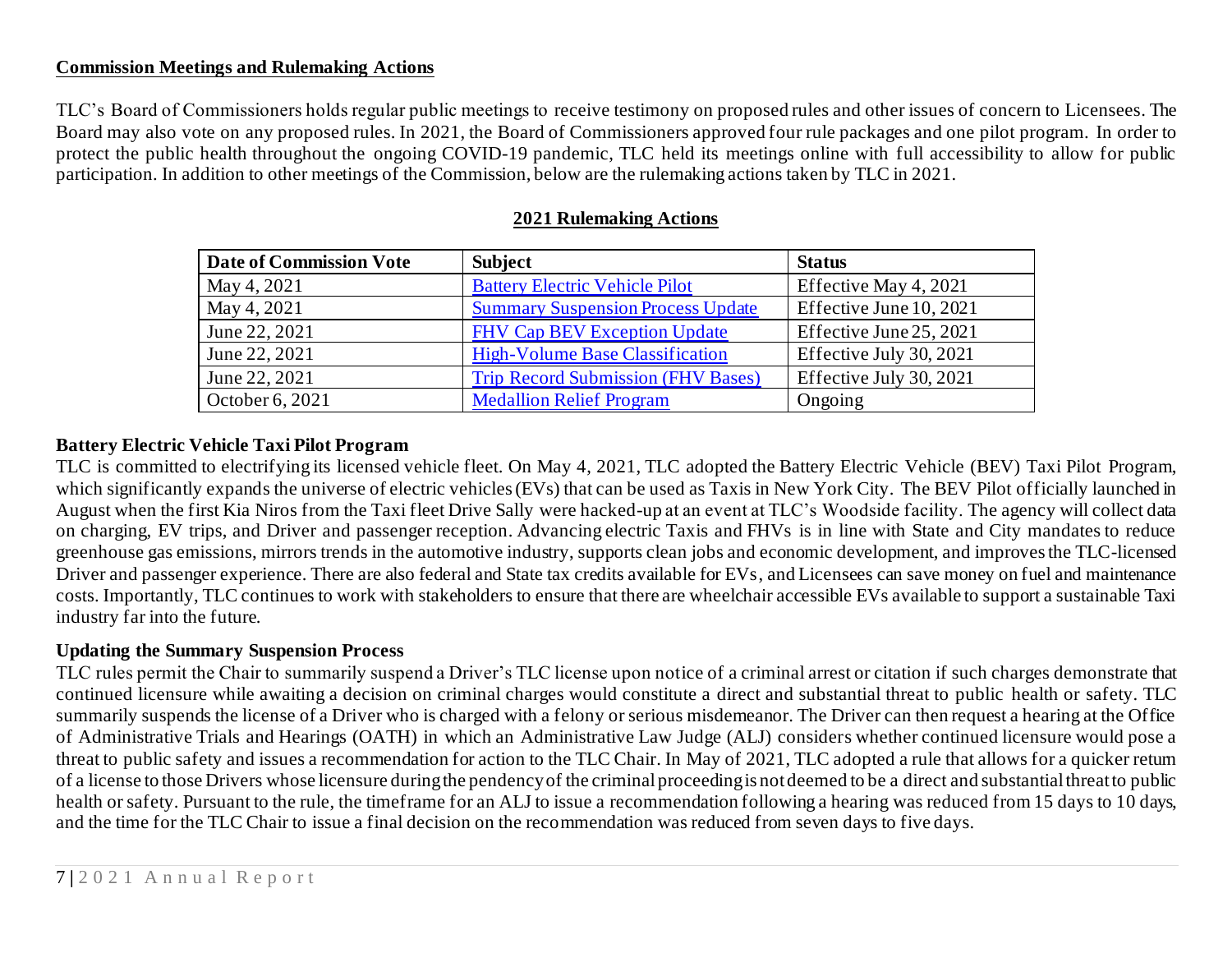#### **Eliminating the EV Exception to the FHV License Pause**

On August 7, 2019, TLC adopted rules implementing Local Law 147 of 2018, which paused the issuance of new FHV licenses. An exception was made for new wheelchair accessible vehicles (WAVs) and EVs. In 2021, TLC eliminated the automatic exemption for EVs to better align with the agency's bi-annual review of its FHV license issuance policy.

#### **Reclassification of High-Volume For-Hire Bases**

The Commission adopted rules that streamlined TLC's licensing process relating to HVFHSs, which are businesses licensed by TLC that dispatch an average of 10,000 or more trips per day. In the past, holders of an HVFHS license were also required to have at least one for-hire base license, creating an unnecessary administrative burden and blurring the line between different licensee categories. Further, this layered regulatory structure caused unnecessary duplication in rules, making industry compliance and effective TLC regulation, oversight, and enforcement more difficult. Newly adopted rules streamlined the license structure by making the HVFHS license itself a type of base license, which eliminated the regul atory and licensing redundancy of HVFHSs holding both a high-volume license and one or more separate base licenses such as a black car or livery base license.

#### **Trip Record Submission of For-Hire Vehicle Bases**

In 2014, TLC approved rules that required FHV bases to submit trip records to TLC. This trip record data promotes the fundamental agency priorities of keeping passengers safe by informing the agency of the identity of the Driver of a dispatched FHV, preventing Driver fatigue in support of the Vision Zero street safety program, and ensuring that Drivers dispatched by HVFHSs receive the minimum pay required by TLC rules. In 2021, TLC adopted a new rule package that strengthened TLC's ability to pursue these goals by prohibiting improper trip record submission practices, including failing to submit complete trip records in a timely fashion and submitting faulty or inaccurate trip data. The rules also established new penalties and increased certain data submission requirements to allow TLC to enforce timeliness and other service standards for trips taken in WAVs.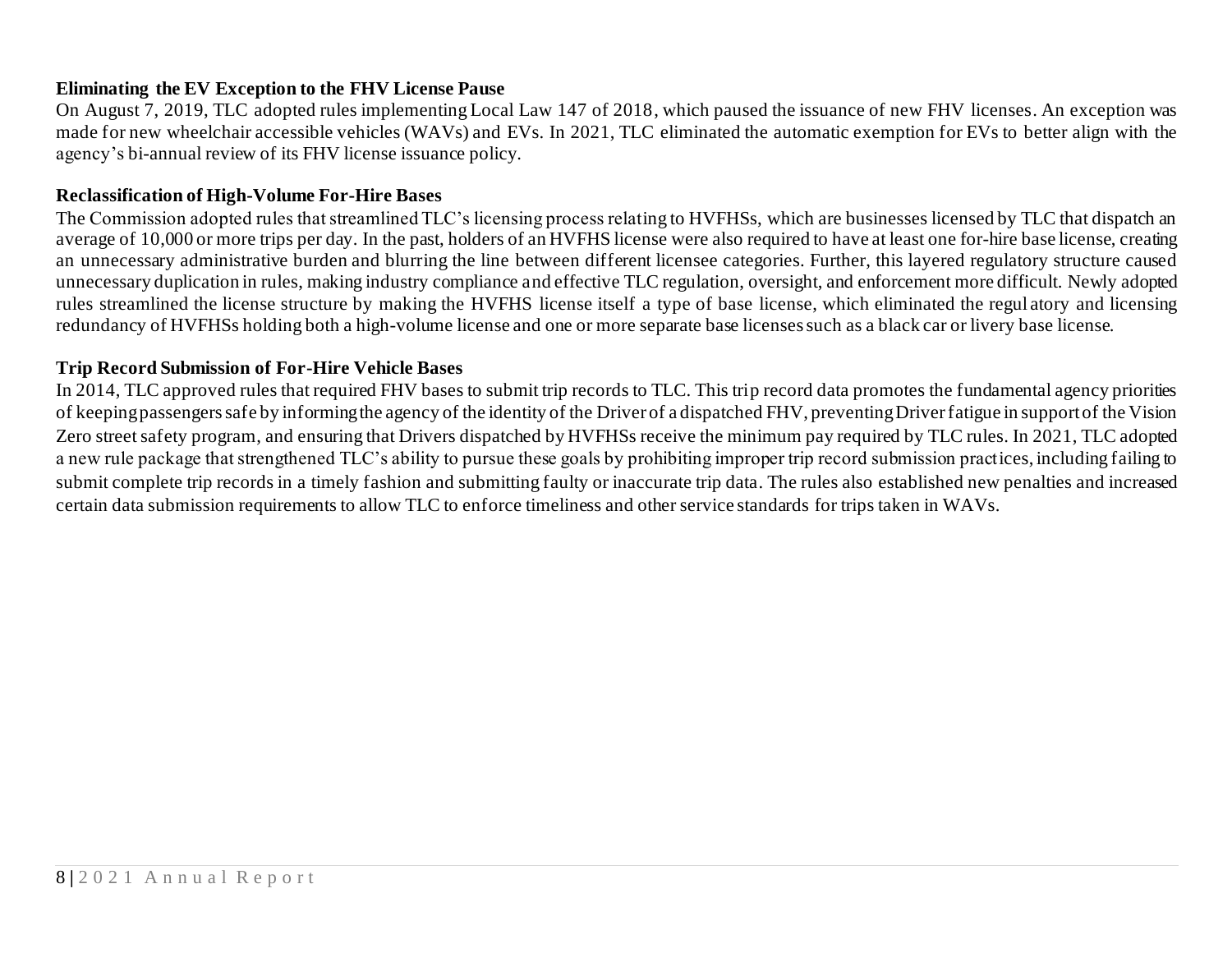#### <span id="page-9-0"></span>**Policies, Initiatives, and Agency Highlights**

#### **Owner/Driver Resource Center and the Medallion Relief Program**

TLC continues to prioritize financial assistance for Medallion Owners and Drivers. In May of 2020, TLC launched the Owner/Driver Resource Center (ODRC) to assist Drivers and Owners facing financial difficulties. Resources available include financial counseling, legal services, health and mental health services, assistance in applying for public benefits, and driver protection services. Additionally, ODRC provides legal assistance to Medallion Owners wanting to take part in TLC's Medallion Relief Program (MRP). Created in March 2021 as a \$65 million program, the MRP offers debt relief to Medallion Owners in the form of grants of \$20,000 to use as a down payment to restructure medallion debt, as well as additional monthly debt payment assistance. On November 3, 2021, Mayor Bill de Blasio announced a loan guaranty supplement to the original MRP. Medallion loans that are written down to a principal balance of \$170,000 or less, with an interest rate of 5% or less, and that are fully amortized over 20 years, may be eligible to apply for a guaranty on the principal balance. The goal of the MRP is to provide financial assistance to all Medallion Owners who need it.

#### **Health and Safety Initiatives**

As the COVID-19 pandemic continued to impact Licensees and all New Yorkers throughout 2021, health and safety remained of paramountimportance to TLC. At the beginning of 2021, before COVID-19 vaccines were widely available, TLC hosted COVID testing events for Licensees in all five boroughs. This included developing partnerships with Columbia Presbyterian and Memorial Sloan Kettering Hospitals to conduct outreach to Drivers. TLC also prioritized vaccinations, making 6,500 vaccine appointments for Licensees and hosting two events in Fall 2021, during which Licensees and TLC staff received free vaccinations at our Woodside facility. TLC continues to share up-to-date information on the COVID-19 virus and the pandemic with Licensees, including mask requirements and the December 13, 2021 Order issued by the Department of Health requiring certain private sector workers to be vaccinated.The agency also worked to support safety protocols and vaccinations for TLC staff.

#### **Taxi Advisory Group**

In January 2021 TLC convened a Taxi Advisory Group composed of industry stakeholders, including Drivers, Medallion Owners, agents, technology providers, and insurers. The Advisory Group met regularly to discuss issues, share information, inform policy, and ensure the continued strength of the Taxi sector. Meeting topics focused on technology and innovation; Driver and passenger experience; the legal, regulatory, and financial environment; and enforcement authority and practices. Conversations with Advisory Group members are reflected in the development of TLC's Taxi Strategic Plan, which is a guiding document to help ensure the stability of the Taxi industry and its move into the modern age. The Taxi Advisory Group will continue to partner on issues of importance to the industry in 2022.

#### **Black Car and Livery Task Force and Report**

Created by Local Law 92 of 2020, the Black Car and Livery Task Force was composed of the Commissioner and Chair of TLC, the Chair of the City Council's Transportation Committee, and Drivers and base owners from the traditional Black Car and Livery sectors. The Task Force met regularly from June to November 2021 and a public hearing was held on June 23, 2021 to solicit comments, testimony, and input on challenges facing the Black Car and Livery industries. The Task Force issued a report in December 2021 that focused on modernizing the Black Car and Livery industries, refining TLC enforcement, improving for-hire licensing rules and practices, ensuring the continued critical role of the Black Car and Livery sectors in the City's transportation network, and reforming the regulatory environment.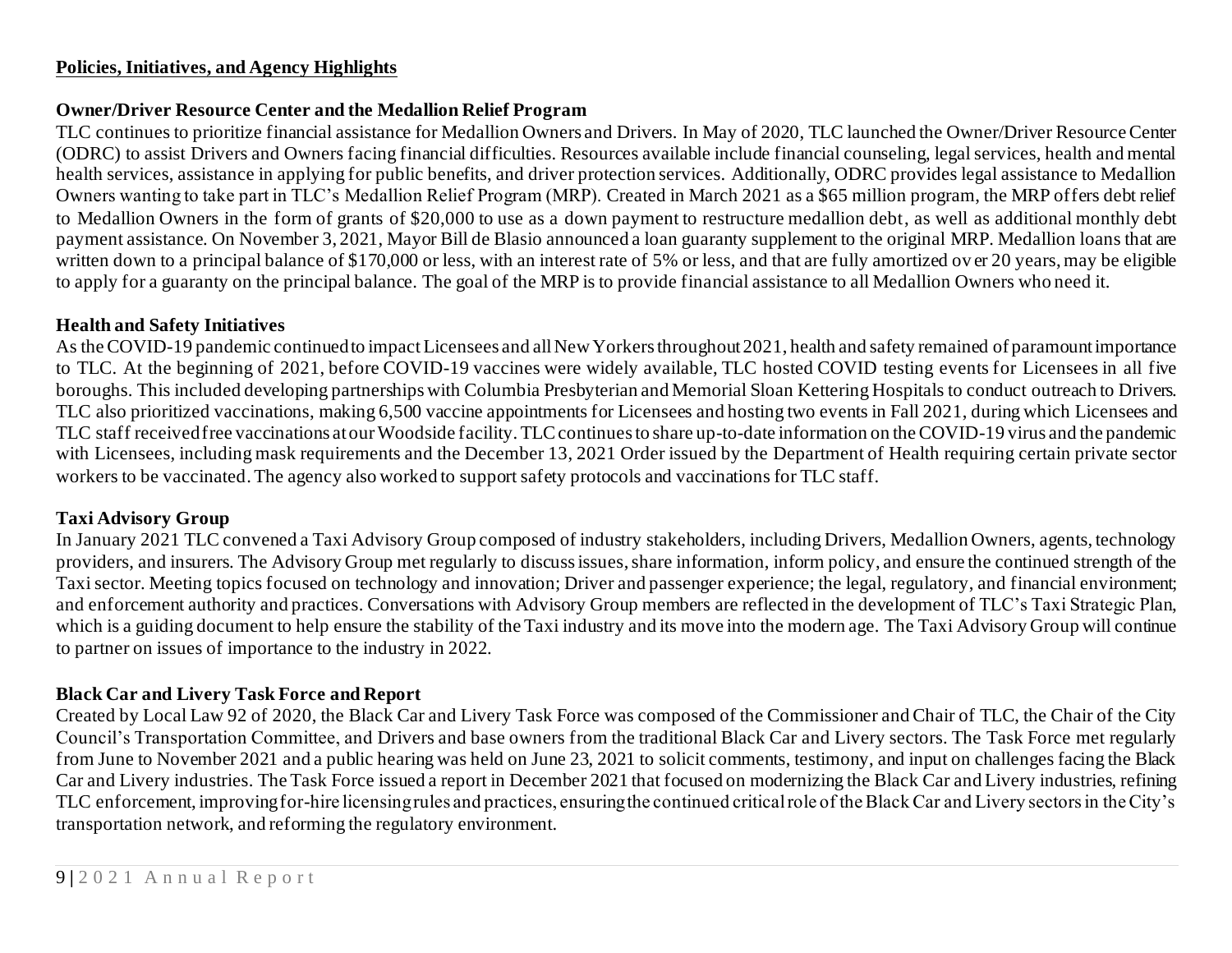#### **Regulatory Review**

In 2021, TLC began conducting a holistic review of the agency's regulatory framework in order to ensure that rules are equita ble and adapted to the 21st-century needs of Drivers, passengers, and industry members. On November 9, 2021, the Commission held a public meeting to hear testimony from a diverse group of industry members about issues that Licensees are facing and the ways in which TLC's rules and regulations could be improved. This review has identified rules that may be antiquated, unnecessarily complex, or no longer achieving the policy goals they were intended to achieve. In 2022, TLC will continue this regulatory review by conducting further research and proposing additional changes that update and streamline TLC's regulatory framework.

#### **Driver Education**

All TLC-Licensed Drivers must meet certain driver education requirements in order to obtain and maintain their TLC license. The genera l education course covers all rules Drivers must follow, customer service best practices, the City's Vision Zero initiative, and City geography. In 2021, TLC launched its renewal course, which is a new requirement for Drivers when they renew their license every three years. Six orga nizations are offering the TLC Driver License Renewal Course and it is available in multiple languages including Arabic, Bengali, Chinese-Mandarin, English, Russian, Spanish, and Urdu at over 10 different TLC Driver Training Centers. TLC also updated its Passenger Assistance and Wheelchair Accessible Vehicle Training, which was developed with input from the disability community and the Mayor's Office for People with Disabilities. TLC's Driver Education Unit continues to conduct course observations and training audits of its programs.

#### **DriveNYCTaxi**

TLC launched DriveNYCTaxi, an online survey tool to connect Yellow and Green Taxi Owners with TLC-Licensed Drivers. DriveNYCTaxi was created after receiving feedback from Yellow and Green Taxi Owners who found it challenging to attract new Drivers to lease their vehicles. Since TLC-Licensed Drivers are often looking for new work opportunities, this new program helps make that connection free of charge. TLC-Licensed Drivers can sign up and select the type of Taxi they are looking for, the shift they want to drive, and their preferred pickup location. Similarly, Yellow and Green Taxi Owners can share their vehicle information, such as type of Taxi, lease term, prices, and pick-up locations. If DriveNYCTaxi finds matches, both the Taxi Owner and the TLC-Licensed driver will receive emails with contact information. To date, over 200 drivers and owners have signed up for the program. Moving forward, the goal is to continue to do outreach to Drivers and Owners to gather program feedback for improvement and increased connections.

#### **Celebrating Licensees for Safety, Accessibility, and Service**

This year, TLC hosted its eighth annual Honor Roll Ceremony via a pre-recorded video, sharing with pride the excellent records in safety, accessibility, and community service of Drivers and businesses from across all industry sectors. The 2021 Safest Drivers Honor Roll is comprised of a total of 593 TLC-licensed Drivers of Yellow Taxis, Green Taxis, Commuter Vans, and FHVs. TLC also honored 20 of its safest business Licensees for their commitment to safety under the Safest Bases category. Additionally, the TLC Accessibility Honor Roll recognizes Drivers who have distinguished themselves as excellent providers of Accessible Dispatch service to New York City. This year's 20 Accessible Dispatch honorees provided the most trips via the Accessible Dispatch program. In addition, TLC honored several different groups of Drivers that distinguished themselves in the following categories: Home Delivery Drivers (who participated in the Get Food NYC initiative to deliver meals to food insecure New Yorkers during the COVID-19 pandemic), BEV Licensees who have provided exceptional service through trip volume and safety, the First Licensed Driver to get Vaccinated,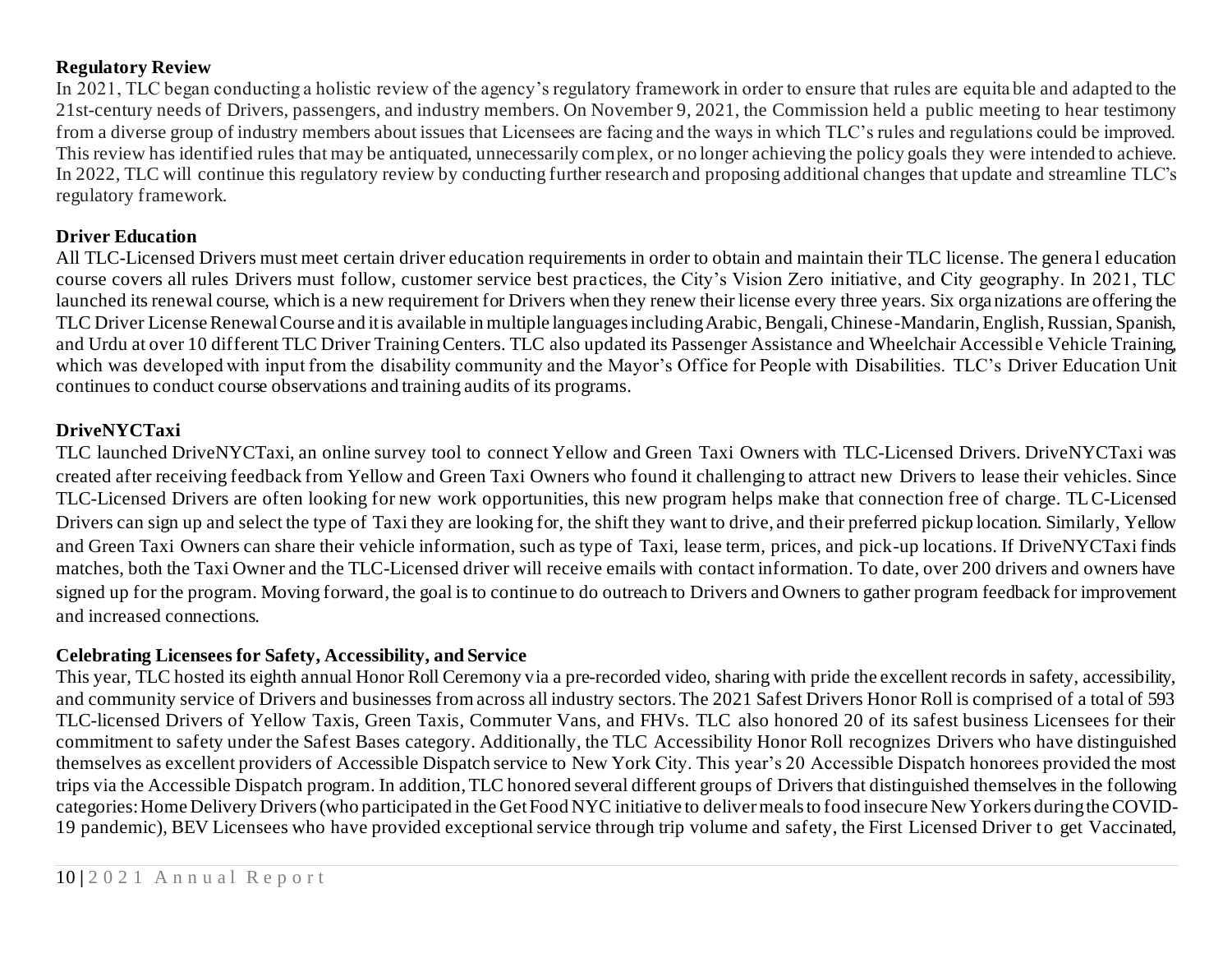Drivers recognized for Outstanding Service including the Longest Serving Licensee, and the 20 Female Licensed Drivers who completed the most trips.

#### **Accessible For-Hire Transportation**

TLC is committed to providing customers with wheelchair accessible Yellow Taxis, Green Taxis and FHVs, also known as WAVs. Anyone can request a wheelchair accessible Yellow or Green Taxi to pick them up anywhere in the five boroughs through the City's Accessible Dispatch program at no additional cost. Customers pay the standard meter fare and TLC-Licensed Drivers receive incentives for participating in the program. Customers can book a ride by calling the dispatch center directly at 646-599-9999, dialing 311 (NY Relay: 711), booking online at accessibledispatch.com, or using the "Accessible Dispatch NYC" mobile application. Over 70,000 Accessible Dispatch trips were requested in 2021. There are 3,564 WAVs in the Yellow Medallion Taxi fleet and 169 WAVs in the Green Taxi fleet.

The Yellow and Green Taxi Improvement Funds (TIF) provide incentive payments to owners to offset the purchase and operation of a WAV. The fund also provides incentive payments to Drivers of WAVs. In 2021, Drivers and Owners received over \$17 million in payments to support their operating expenses.

| <b>Total Payment</b> | <b>Unique Paid</b> | Type                       | <b>Name</b>      |  |  |
|----------------------|--------------------|----------------------------|------------------|--|--|
| \$6,308,702          | 3,046              | TIF & SHLIF Driver Payment | <b>Drivers</b>   |  |  |
| \$11,663,000         | 2,196              | <b>TIF Owner Payment</b>   | Owners           |  |  |
| \$17.971.702         | 5.242              | <b>All TIF Payments</b>    | Owners & Drivers |  |  |

#### **TIF Payments to Owners and Drivers (All Payments Issued in 2021)**

In addition to Yellow and Green Taxis, customers can also request a WAV from their local car service or app-based service. TLC rules require all FHV Bases to dispatch a minimum percentage of its annual trips to WAVs, or they must contract with a TLC-approved accessible vehicle dispatcher. Regardless of the model chosen, all Bases must dispatch a WAV within a certain response time and charge the same price as a trip in a non-accessible vehicle. Over 265,000 accessible FHV trips were requested by customers in 2021.The FHV sector continues to grow with the addition of more WAVs, the only type of new FHV license that TLC issues. There are currently 3,373 FHV WAVs in service, compared to 1,760 in 2020, an increase of almost 100%.

#### **Driver Protection Unit**

The Driver Protection Unit (DPU) assists Licensees with complaints regardingTLC rule violations and makes itself accessible to Licensees by accepting complaints through the DPU Helpline, DPU email inbox, referrals from other departments, and Owner/Driver Resource Center appointments. In 2021, DPU investigated complaints of deceptive vehicle leasing advertisements, improper sale of TLC issued decals, and agents' failure to remit tax payments to Medallion Owners. For example, DPU worked to change the long-standing industry practice of agents using third parties to pay Drivers their credit card fare earnings, which violates TLC rules. To address this issue, DPU mediated and negotiated settlements for these complaints, issued summonses, and litigated the cases at OATH where the Unit was able to secure three favorable appeals decisions. In total, DPU was able to recoup over \$24,000 in credit card fare earnings for Drivers. Additionally, in 2021, DPU worked with the Business Practices Accountability Unit on several ongoing projects including reviews of agent accounting, Medallion Owner/agent leases, and agent tax compliance, to ensure industry adherence to TLC rules.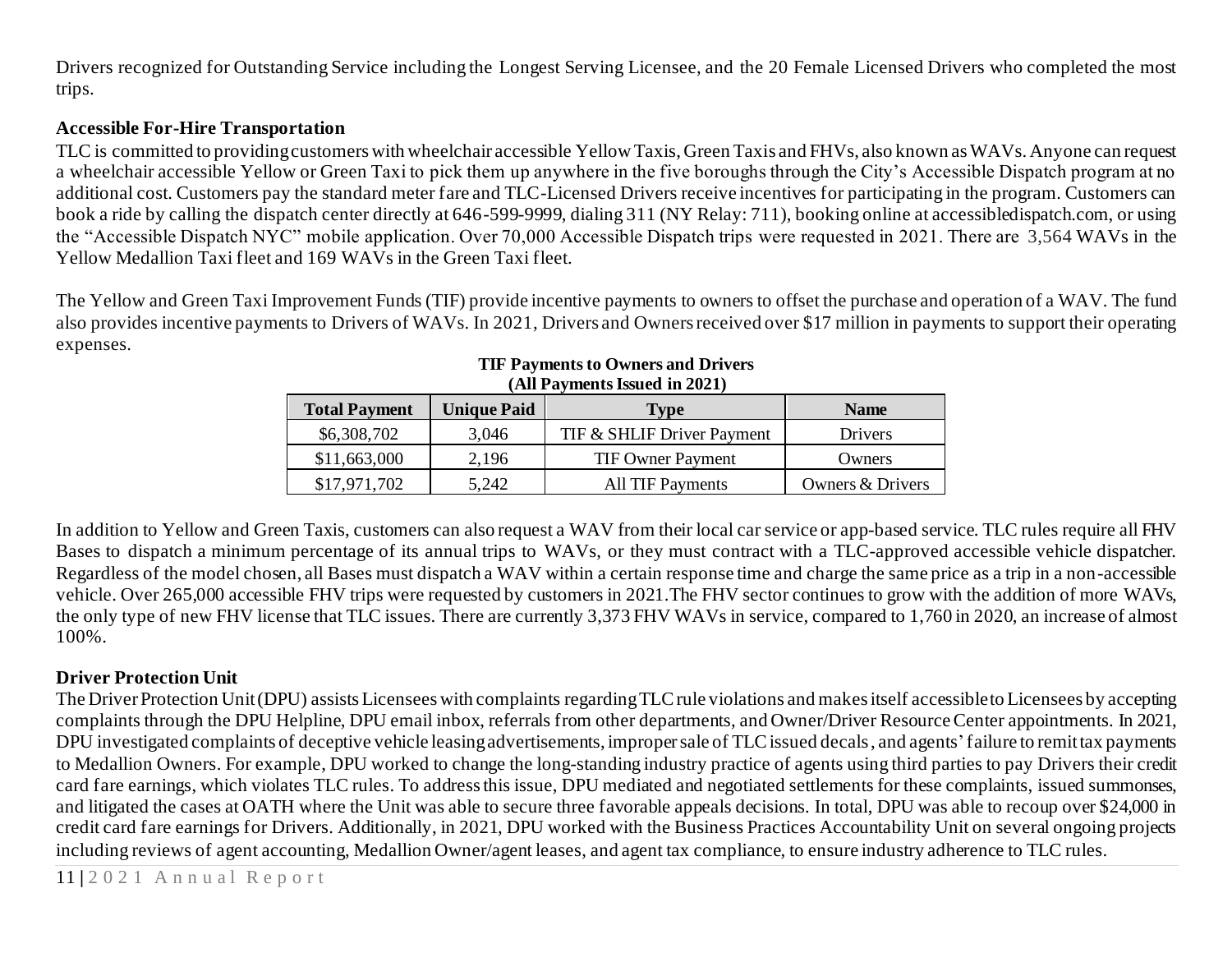#### **Office of Inclusion and the Driver Safety Initiative**

The Office of Inclusion (OOI) was created by TLC pursuant to Local Law 219 of 2018 to ensure the riding public receives equal and courteous service from Taxis and FHVs. OOI's mission is to reduce and ultimately eliminate service refusals and to ensure that no one is discriminated against by TLC Licensees. OOI attends events hosted by City agencies and community-based organizations to ensure the public is aware of the importance of filing a service refusal complaint. In addition to what is required by local law, OOI helps Drivers who experience discrimination on and off the road by connecting them to resources from the City Commission on Human Rights, which investigates and acts against such abuses.

OOI launched the Driver Safety Initiative in July 2020 to assist TLC Licensees who are victims of a crime while on the job. When notified of a crime against a Licensee, TLC staff contacts the Licensee to get more details regarding the incident. OOI then connects the License e to the New York State Office of Victim Services, which provides help with medical bills, lost wages, and other appropriate resources. OOI also serv es as a point of contact for Drivers and the criminal justice system. TLC's Enforcement Division works with the New York City Police Department to obtain case updates and an OOI staffer alerts the Licensee of their case's progress, including whether the case goes to trial.

#### **Business Practices Accountability Unit**

The Business Practices Accountability Unit (BPAU) was created to protect TLC Licensees by improving TLC oversight and enhancing regulatory and operational compliance. TLC-licensed brokers are now required to submit annual disclosures to TLC and report any interests they or family members hold in medallions or other TLC licenses. This requirement gives a clearer and more transparent understanding of any potential conflicts of interest when brokers represent buyers or sellers in a medallion transaction, as well as mitigates against any potential collusion. Furthermore, if a conflict does exist, a broker must submit that information in writing in a format provided by TLC. TLC thoroughly reviews the disclosure statements to protect Licensees from potential conflicts, and posts results online. This requirement is incorporated into TLC's licensure process and it is a condition for the renewal of a broker license. In addition to annual disclosures to TLC, brokers are now required to provide certain information to their clients whenever they engage in a medallion transfer or related transaction. This includes written agreements between brokers and their clients specifying all fees and costs charged by the broker and information affirming that it is the broker's duty to act in their client's interest. The broker must also disclose any facts they know that impact the value of a medallion, as well as all offers to purchase the medallion. Any fees that the broker pays to taxi meter businesses, insurance providers, technology providers, or similar parties on behalf of the Medallion Owner must also be disclosed. Furthermore, all completed agreements and required documentation, including closing statements, must be submitted to TLC.

TLC is also working to improve other aspects of agent business practices that have been uneven in the past. For example, leases between agents and passive Medallion Owners are a major area of focus and include a need to establish consistent and enforceable contracts, as well as mandatory contract provisions informing Medallion Owners of their rights when working with an agent. Additionally, numerous owners reported that agents they worked with failed to make timely medallion lease payments, and agreements they entered into allowed the agent to reduce the medallion lease payment without the owner's consent while also prohibiting owners from cancelling their lease agreements in such cases without significant penalties. TLC's BPAU continues to enforce new standards and monitoring agents' business practices to ensure they comply with TLC rules.

#### **Office of Financial Stability**

Over the past year, TLC has gained more insight into the scope of the medallion debt crisis and has identified areas of conce rn in monitoring and evaluating the financial health of the Taxi industry. Local Law 111 directs TLC to explore topics related to monitoring and evaluating the financial stability of the Taxi industry through the Office of Financial Stability. The Office is charged with reviewing the gross incomes and expenses of operating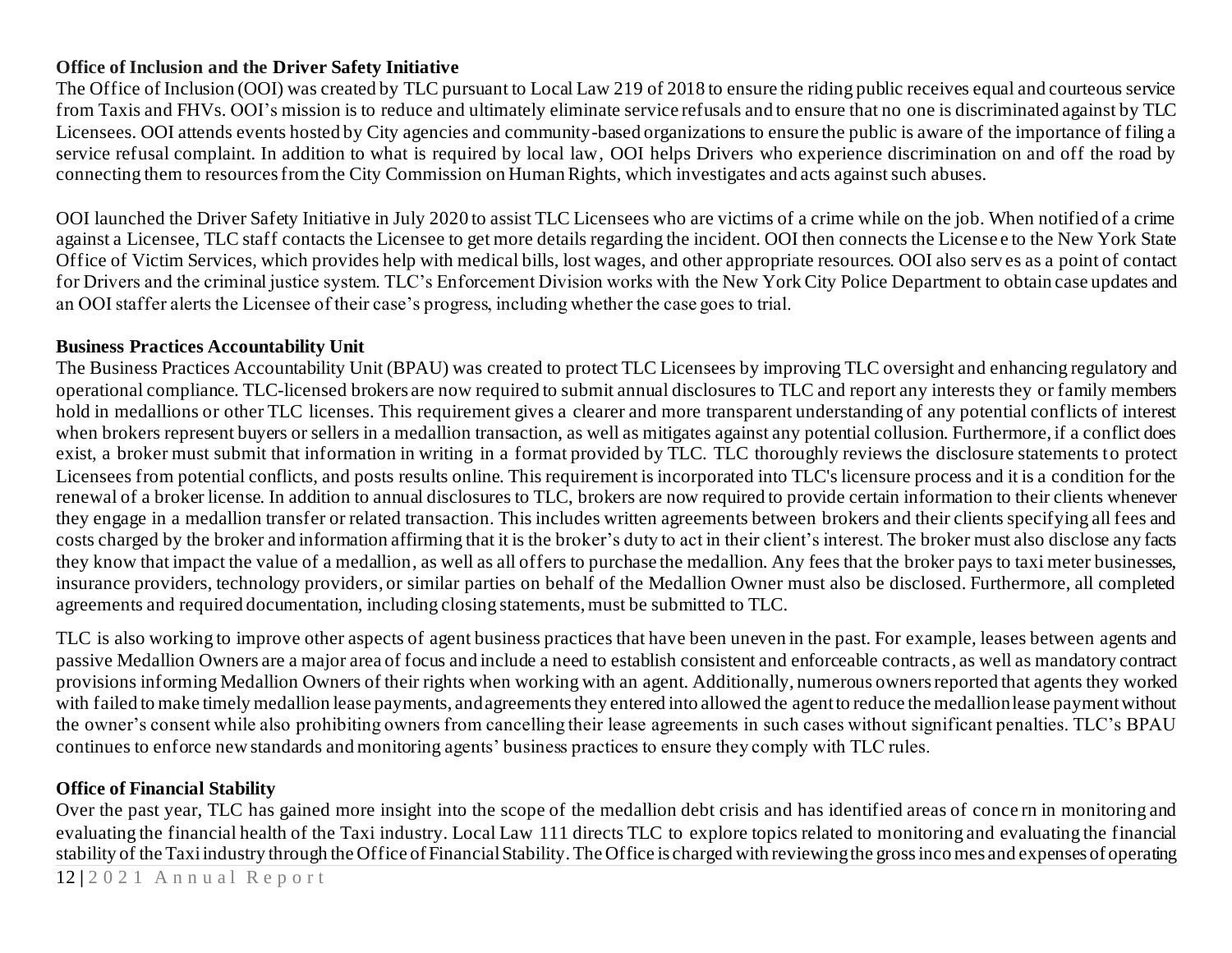a Taxi medallion, common terms and conditions of medallion loans, financial disclosures from Medallion Owners, medallion bankruptcy proceedings, and potential market manipulation, speculation, and collusion in medallion transfers. In 2021, TLC obtained more data points to understand the scope of the medallion debt crisis and evaluate the financial stability of the Taxi Industry. Although TLC still has not been able to obtain a comprehensive picture of the debt situation across all 13,587 Taxi medallions, working directly with Medallion Owners and conducting new surveys gave TLC the opportunity to gather personal data that is not publicly available. The 2021 Medallion Survey and subsequent research provided information on income and expenses and common terms and conditions of medallion loans. TLC's work on the Survey also served as a trial run for the annual financial disclosure process that is required for Medallion Owners. TLC also addressed these topics through its efforts to monitor and preside over medallion transfer closings, and by implementing and upholding rules that apply to TLC-Licensed brokers and agents.

#### **Licensing and Standards Division**

In 2021, the Licensing and Standards Division focused on assisting the for-hire industry with getting back to work as New York City began to recover from the pandemic. Licensing answered nearly 114,000 phone calls, removed 4,210 FHV licenses from storage, approved 10,663 Drivers for licensure, renewed approximately 67,000 TLC licenses and helped over 2,100 medallions get back to on the road. Additionally, Licensing continued its work to improve customer service through technological innovation, helping to create programming necessary to implement the MRP, expanding capabilities for Licensees to make online payments, and launching a new feature allowing Licensees to view medallion-specific information about upcoming WAV requirements on TLC's online portal. Licensing also continued efforts to modernize TLC systems, streamline licensing p rocesses, and enhance existing operations. This included launching an FHV Corporation Processing Program which allows for bulk processing and a more efficient, centralized operating procedure, as well as improving insurance processing by eliminating the ne ed for over 7,300 licensees to submit individual insurance documents.

#### **Uniformed Services Bureau**

The Uniformed Services Bureau (USB) protects Drivers and the public by enforcing TLC Rules and regulations for TLC Licensees. USB'sEnforcement Division continued its successful field operations pursuing Vision Zero initiatives through the use of LIDAR equipment and co llaborating with the New York City Police Department (NYPD) through joint enforcement operations to address unlicensed activity. In 2021, Enforcement issued 36,467 summonses, an 82% increase compared to the 20,010 issued in 2020. Additionally, since the beginning of the pandemic, Enforcement has assisted with conducting COVID-related business inspections.

<span id="page-13-0"></span>USB's Safety and Emissions (S&E) Division protects Drivers and the public by inspecting vehicles to make sure they meet standards for road safety and vehicle emissions. The inspections are conducted on-site at TLC's Woodside inspection facility. In 2021, S&E performed 90,421 New York State vehicle inspections, including 16,739 Taxis, 68,814 FHVs, and 4,868 SHLs. Additionally, S&E worked closely with the Taxi industry to accommodate required inspections to mitigate Driver and vehicle shortages, such as rescheduling appointments throughout the day without any penalties. To continue the support of the industry's recovery, S&E hacked up 122% more Taxis in 2021 than the previous year. Additionally, S&E reviewed and approved two new conversion models for Taxis, and worked to implement the BEV Taxi Pilot Program, significantly expanding the number of EV models that can be used as Taxis. S&E also embarked on a number of customer service initiatives, including educating Licensees on vehicle inspections through multimedia content, social media, and flyers at community events, and notifying licensees of open Notices of Violation to reduce the number of Notices that turn into summonses.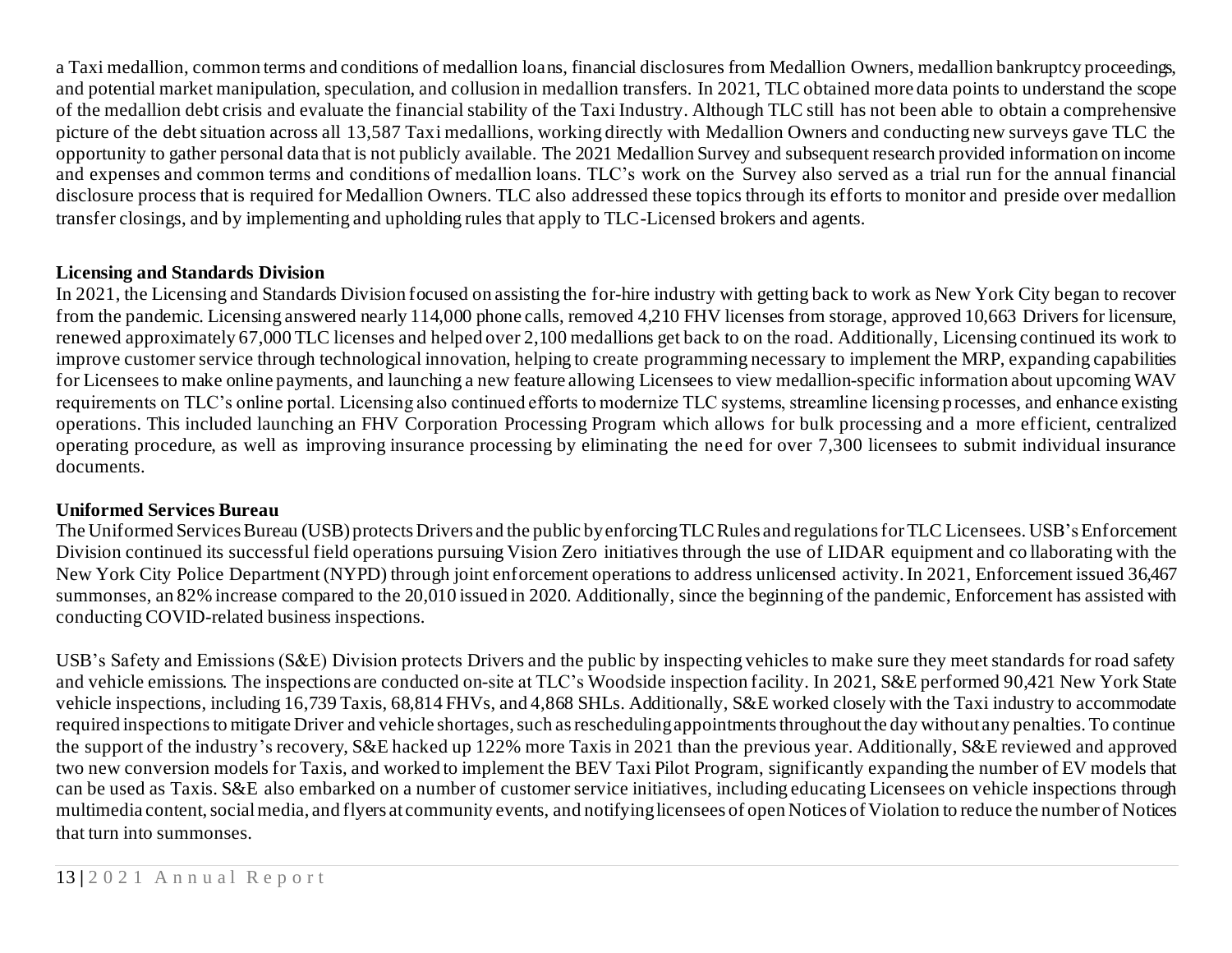#### **Appendix: Complaint and Summons Data for Calendar Year 2021**

*The following is an appendix containing complaint and summons information required to be submitted by the New York City Charter.*

| <b>Complaint Type</b>                                                                 | Jan | Feb | Mar | Apr | <b>May</b> | Jun   | Jul   | Aug   | <b>Sep</b> | Oct   | <b>Nov</b> | <b>Dec</b> | <b>Total</b> |
|---------------------------------------------------------------------------------------|-----|-----|-----|-----|------------|-------|-------|-------|------------|-------|------------|------------|--------------|
| For Hire Vehicle Complaint - Driver Complaint - Non Passenger - Unsafe<br>Driving     | 244 | 272 | 646 | 519 | 577        | 562   | 427   | 395   | 488        | 588   | 648        | 633        | 5,999        |
| Lost Property - Bag/Wallet - Backpack                                                 | 12  | 13  | 18  | 13  | 20         | 36    | 33    | 32    | 33         | 46    | 58         | 65         | 379          |
| Lost Property - Bag/Wallet - Wallet                                                   | 27  | 41  | 35  | 50  | 68         | 82    | 95    | 87    | 118        | 120   | 131        | 135        | 989          |
| Lost Property - Electronics/Phones - Cell Phone                                       | 34  | 23  | 58  | 68  | 75         | 109   | 139   | 150   | 121        | 176   | 181        | 134        | 1,268        |
| Lost Property - Other - Other                                                         | 20  | 25  | 32  | 24  | 47         | 55    | 51    | 61    | 60         | 58    | 61         | 74         | 568          |
| Taxi Complaint - Driver Complaint - Non Passenger - Unsafe Driving -<br>Non-Passenger | 40  | 40  | 61  | 65  | 87         | 111   | 97    | 86    | 92         | 93    | 99         | 77         | 948          |
| Taxi Complaint - Driver Complaint - Passenger - Discourteous                          | 36  | 30  | 52  | 42  | 47         | 47    | 62    | 68    | 62         | 67    | 69         | 65         | 647          |
| Taxi Complaint - Driver Complaint - Passenger - Fare/Tip Complaint                    | 21  | 38  | 43  | 57  | 49         | 41    | 72    | 63    | 63         | 47    | 75         | 76         | 645          |
| Taxi Complaint - Driver Complaint - Passenger - Fare/Tip Complaint -<br>Credit Card   | 13  |     | 15  |     | 18         | 24    | 32    | 27    | 37         | 42    | 44         | 34         | 320          |
| Taxi Complaint - Driver Complaint - Passenger - Refused Pick-Up                       | 11  | 14  | 21  | 31  | 45         | 77    | 79    | 96    | 124        | 71    | 72         | 60         | 701          |
| <b>Total</b>                                                                          | 458 | 513 | 981 | 886 | 1,033      | 1,144 | 1,087 | 1,065 | 1,198      | 1,308 | 1,438      | 1,353      | 12.464       |

#### **Table 1: Top Ten Consumer Complaints, Calendar Year 2021**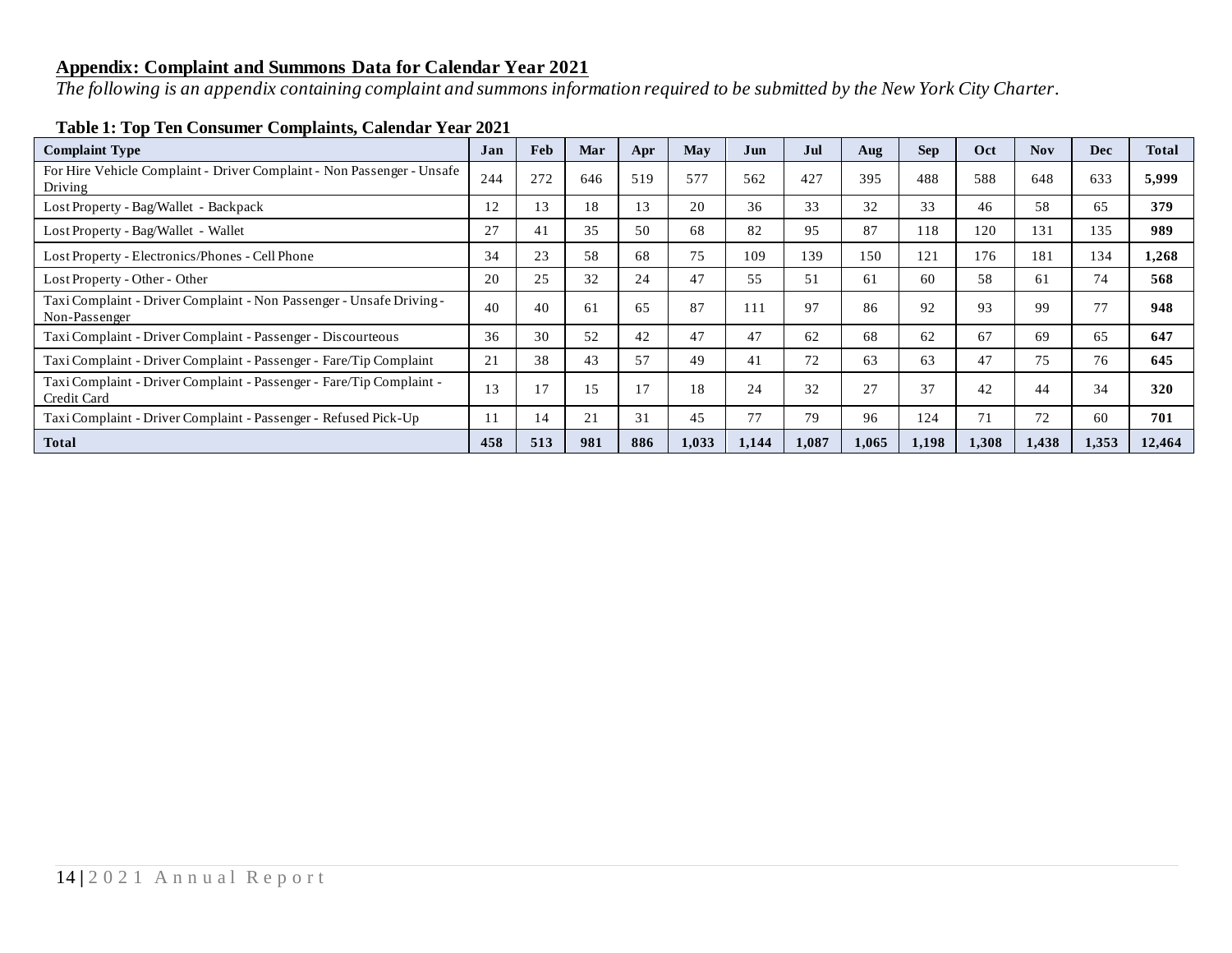## **Table 2: Outcomes of Consumer Complaints, Calendar Year 2021**

| <b>Month</b> | <b>Summonses issued</b> | <b>Actual Hearings</b><br>(including scheduled) | <b>Settlements accepted</b><br>(as stipulations and<br>after summon issuance) | <b>Defaults</b>  | <b>Guilty</b><br><b>Pleas</b> | <b>Guilty Pleas (Mail)</b> |
|--------------|-------------------------|-------------------------------------------------|-------------------------------------------------------------------------------|------------------|-------------------------------|----------------------------|
| January      | 181                     | 21                                              | 361                                                                           | 52               | 1                             | $\boldsymbol{0}$           |
| February     | 152                     | 17                                              | 208                                                                           | 39               | 3                             | $\overline{0}$             |
| March        | 153                     | 25                                              | 471                                                                           | 37               | 3                             | $\boldsymbol{0}$           |
| April        | 195                     | 25                                              | 347                                                                           | 47               | 4                             | $\overline{0}$             |
| May          | 230                     | 32                                              | 430                                                                           | 63               | 5                             | $\overline{0}$             |
| June         | 314                     | 36                                              | 413                                                                           | 95               | 7                             | $\boldsymbol{0}$           |
| July         | 230                     | 41                                              | 507                                                                           | 43               | $\overline{2}$                | $\overline{0}$             |
| August       | 269                     | 47                                              | 382                                                                           | 67               | $\overline{2}$                | $\boldsymbol{0}$           |
| September    | 306                     | 45                                              | 280                                                                           | 65               | 8                             | $\boldsymbol{0}$           |
| October      | 297                     | 49                                              | 523                                                                           | 80               | 4                             | $\overline{0}$             |
| November     | 349                     | 100                                             | 320                                                                           | 108              | 2                             | $\overline{0}$             |
| December     | 179                     | 168                                             | 202                                                                           | $\boldsymbol{0}$ | $\boldsymbol{0}$              | $\boldsymbol{0}$           |
| 2021 Total   | 2,855                   | 606                                             | 4,444                                                                         | 696              | 41                            | $\bf{0}$                   |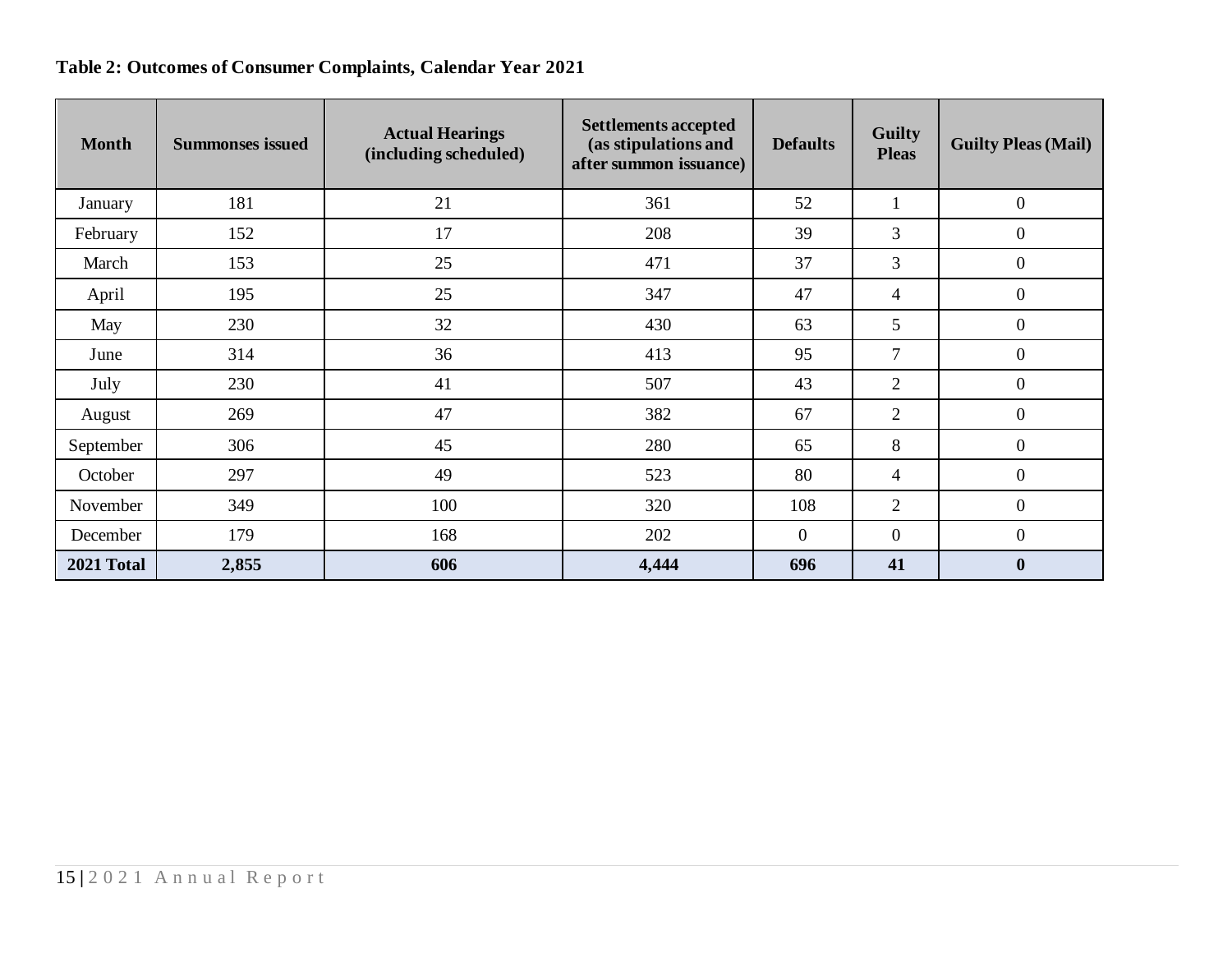#### **Table 3: Enforcement Statistics, Calendar Year 2021**

#### Manhattan Precincts

| <b>Rule Number</b>  | <b>Short Description</b>                   |     |    | O   |        |    | 10  | 13             | <b>MTS</b>  | 17    | <b>MTN</b> | 19  |
|---------------------|--------------------------------------------|-----|----|-----|--------|----|-----|----------------|-------------|-------|------------|-----|
| $80-13(a)(3)(viii)$ | Hazardous Violations - Vision Zero.        | 853 |    | 197 | 306    |    | 26  | 223            | 95          | 1,199 | 1,749      | 376 |
| $80-13(a)(2)$       | <b>Moving Traffic Violations</b>           | 508 | 33 | 284 | 223    | 63 | 168 | 115            | 41          | 1,619 | 449        | 834 |
| $80-13(a)(3)(i)(b)$ | Hazardous Violations - Vision Zero.        |     |    |     |        |    |     |                |             | 254   | 10         |     |
| $80-14(g)(1)$       | Use of Electronic Communication Device     | 55  | 15 | 46  | 85     | 14 | 21  | 4 <sup>2</sup> | 45          | 124   | 78         | 43  |
| $80-13(a)(3)(vii)$  | Hazardous Violations - Vision Zero.        | 42  | 19 | 56  | 39     | 24 | 12  | 21             | 275         | 536   | 50         | 97  |
| $19-506(b)(1)$      | Operating Unlicensed Vehicle               |     |    | 11  |        |    |     |                |             | 21    |            |     |
| $59a-25(a)(1)$      | Passenger Trips by Pre-Arrangement Only    |     |    |     |        |    | ╭   |                | ◠           |       |            |     |
| $19-506(d)$         | Unlicensed Driver operating a licensed FHV |     |    |     |        |    |     |                |             | 19    | 19         | 16  |
| $80-24(a)(2)$       | Required Items in For-Hire Vehicle         |     |    | ⌒   | $\cap$ |    |     | 18             | $1^{\circ}$ | 24    | 27         |     |

#### Manhattan Precincts Cont.

| Rule<br><b>Number</b> | <b>Short Description</b>                   | 20  | 22  | 23           | 24 | 25  | 26 | 28           | 30      | 32       | 33 | 34 |
|-----------------------|--------------------------------------------|-----|-----|--------------|----|-----|----|--------------|---------|----------|----|----|
| $80-13(a)(3)(viii)$   | Hazardous Violations - Vision Zero.        | 702 |     |              | 52 | 112 | 21 | 54           |         | $\theta$ | 59 |    |
| $80-13(a)(2)$         | <b>Moving Traffic Violations</b>           | 433 |     | 79           | 54 | 60  | 16 | 43           | $\circ$ | 4        | 36 |    |
| $80-13(a)(3)(i)(b)$   | Hazardous Violations - Vision Zero.        |     | 373 | ◠            | h  | 0   | 4  |              |         | ◠        |    |    |
| $80-14(g)(1)$         | Use of Electronic Communication Device     | 62  |     | 12           | 30 | 24  | 3  | 29           | ◠       | $\theta$ | 12 |    |
| $80-13(a)(3)(vii)$    | Hazardous Violations - Vision Zero.        | 52  |     | 4            | 16 | 8   |    | 14           | 4       | $\Omega$ | 16 |    |
| $19-506(b)(1)$        | Operating Unlicensed Vehicle               |     |     | ◠            |    | 10  | ◠  | 15           |         | ↑        | 20 |    |
| $59a-25(a)(1)$        | Passenger Trips by Pre-Arrangement Only    |     |     | ⇁            |    | 19  | Ч  | 79           | 13      | 4        | 94 | 12 |
| $19-506(d)$           | Unlicensed Driver operating a licensed FHV |     |     | $\mathbf{c}$ |    | 8   | 4  | 37           |         |          | 24 |    |
| $80-24(a)(2)$         | Required Items in For-Hire Vehicle         | 10  | 10  |              |    | 12  | 4  | $1^{\wedge}$ | ◠       |          |    |    |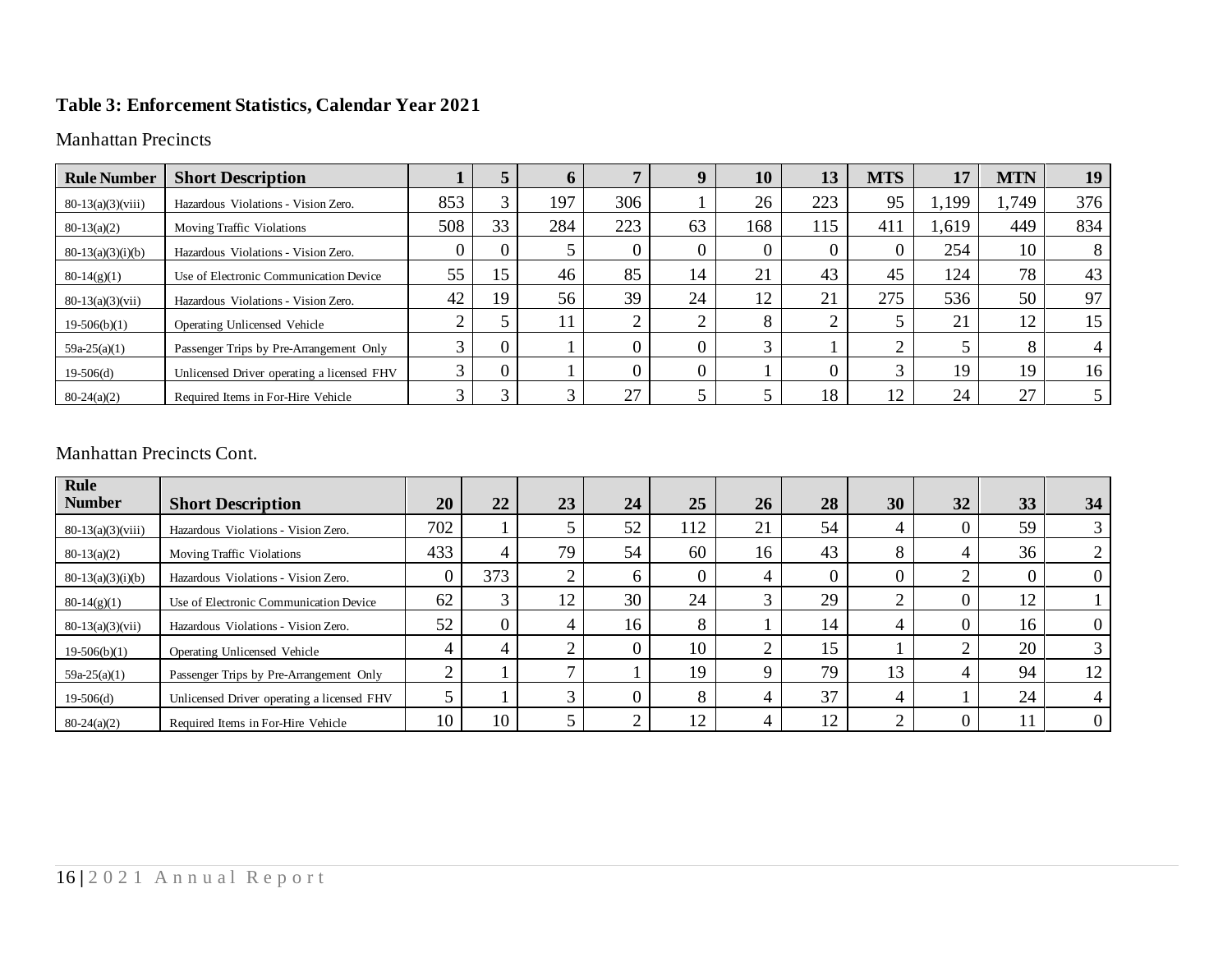### Bronx Precincts

| Rule<br><b>Number</b> | <b>Short Description</b>                   | 40             | 41 | 42 | 43 | 44 | 45 | 46 | 47 | 48 | 49 | 50       | 52       |
|-----------------------|--------------------------------------------|----------------|----|----|----|----|----|----|----|----|----|----------|----------|
|                       |                                            |                |    |    |    |    |    |    |    |    |    |          |          |
| $80-13(a)(3)(viii)$   | Hazardous Violations - Vision Zero.        | $\theta$       |    |    | 47 | 15 | 8  |    |    |    | 24 |          |          |
| $80-13(a)(2)$         | <b>Moving Traffic Violations</b>           | 47             |    |    | 22 | 15 | 8  |    |    |    | 17 | 3        | 27       |
| $80-13(a)(3)(i)(b)$   | Hazardous Violations - Vision Zero.        | $\theta$       |    |    |    |    |    |    |    |    |    | $\theta$ | $\theta$ |
| $80-14(g)(1)$         | Use of Electronic Communication Device     | 17             |    |    |    | 10 |    |    |    |    | ◠  |          |          |
| $80-13(a)(3)(vii)$    | Hazardous Violations - Vision Zero.        | $\overline{5}$ |    |    | ⌒  |    |    |    |    |    |    |          |          |
| $19-506(b)(1)$        | Operating Unlicensed Vehicle               | 79             |    |    |    | 39 | 13 |    | 4  |    |    | $\Omega$ |          |
| $59a-25(a)(1)$        | Passenger Trips by Pre-Arrangement Only    | 266            |    |    | 45 | 75 | h  |    |    |    | 30 | 19       | 28       |
| $19-506(d)$           | Unlicensed Driver operating a licensed FHV | 69             |    |    | 10 | 17 |    |    |    |    | 8  | ◠        |          |
| $80-24(a)(2)$         | Required Items in For-Hire Vehicle         |                |    |    |    |    |    |    |    |    |    |          |          |

### Brooklyn Precincts

| <b>Rule Number</b>  | <b>Short Description</b>                   | 60       | 61 | 62 | 63 | 66 | 67       | 68           | 69 | 70 | 71 | 72     | 73 |
|---------------------|--------------------------------------------|----------|----|----|----|----|----------|--------------|----|----|----|--------|----|
| $80-13(a)(3)(viii)$ | Hazardous Violations - Vision Zero.        | 65       | 15 | 10 |    |    |          | 19           |    | 64 |    | 30     |    |
| $80-13(a)(2)$       | <b>Moving Traffic Violations</b>           | 35       | 38 | 28 |    |    |          | $\mathbf{r}$ |    | 25 |    | 32     |    |
| $80-13(a)(3)(i)(b)$ | Hazardous Violations - Vision Zero.        | $\theta$ |    |    |    |    | $\theta$ |              |    |    |    | $_{0}$ |    |
| $80-14(g)(1)$       | Use of Electronic Communication Device     | ◠        |    |    |    |    |          |              |    |    |    |        |    |
| $80-13(a)(3)(vii)$  | Hazardous Violations - Vision Zero.        |          |    |    |    |    |          |              |    |    |    |        |    |
| $19-506(b)(1)$      | Operating Unlicensed Vehicle               | $\Omega$ |    |    | 18 |    | 39       |              |    | 13 | 10 | 23     |    |
| $59a-25(a)(1)$      | Passenger Trips by Pre-Arrangement Only    |          |    |    |    |    | ◠        |              |    |    |    |        |    |
| $19-506(d)$         | Unlicensed Driver operating a licensed FHV | O        |    |    |    |    |          |              |    |    |    | 18     |    |
| $80-24(a)(2)$       | Required Items in For-Hire Vehicle         |          |    |    |    |    |          |              |    |    |    |        |    |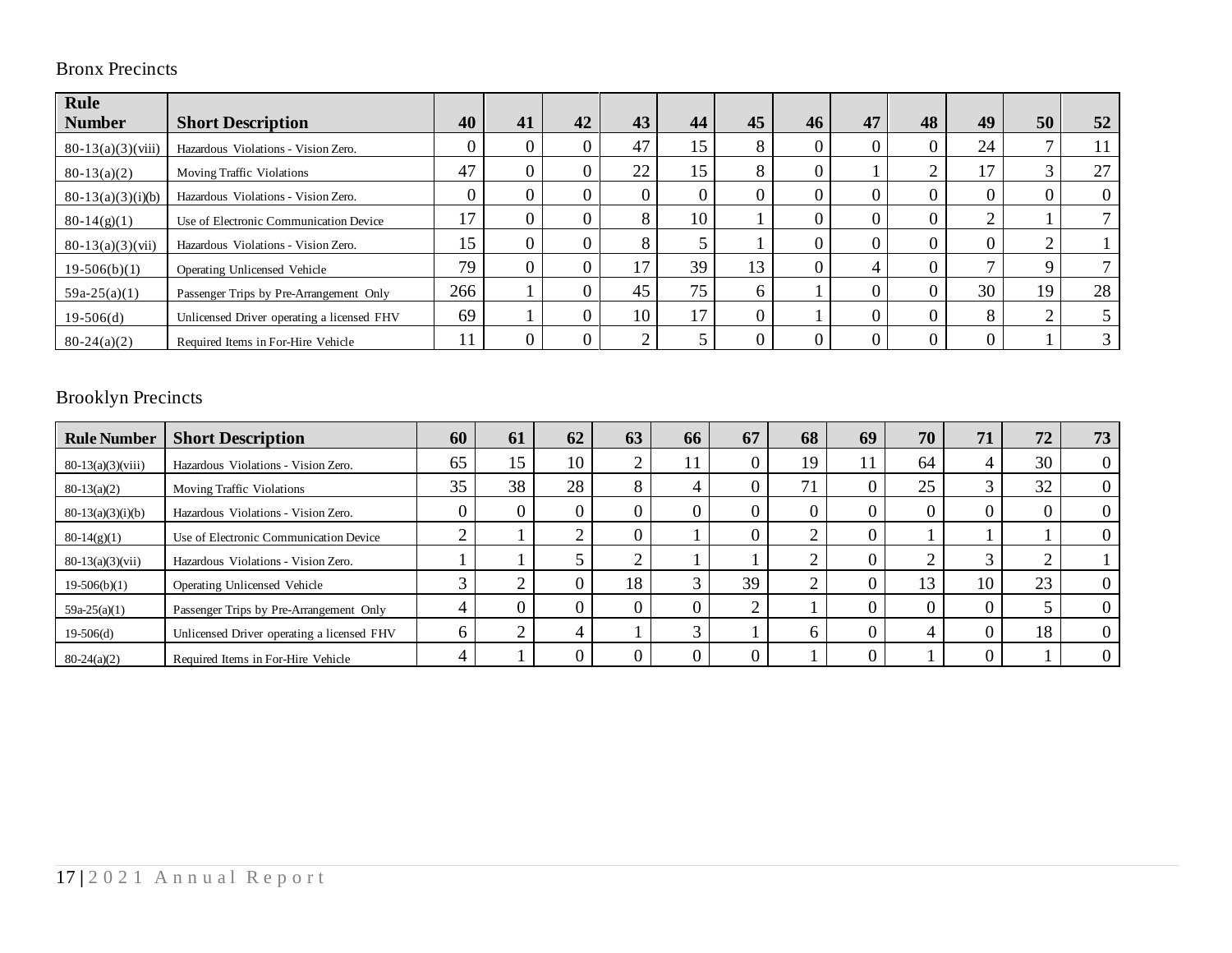## Brooklyn Precincts Cont.

| <b>Rule</b>         |                                                      |          |    |          |                |    |    |    |     |          |     |      |
|---------------------|------------------------------------------------------|----------|----|----------|----------------|----|----|----|-----|----------|-----|------|
| <b>Number</b>       | <b>Short Description</b>                             | 75       | 76 | 77       | 78             | 79 | 81 | 83 | 84  | 88       | 90  | 94   |
| $80-13(a)(3)(viii)$ | Hazardous Violations - Vision Zero.                  | 10       | 21 | $\theta$ | 14             |    |    | 38 | 866 | 45       | 504 | 1170 |
| $80-13(a)(2)$       | <b>Moving Traffic Violations</b>                     |          |    |          | 46             |    |    |    | 103 | 10       | 49  | 118  |
| $80-13(a)(3)(i)(b)$ | Hazardous Violations - Vision Zero.                  | v        |    | $\theta$ | -0             |    |    |    | 22  | $\Omega$ |     | 592  |
| $80-14(g)(1)$       | Use of Electronic Communication Device               |          | 0  | O        | q              |    |    |    | 75  |          | 41  | 104  |
| $80-13(a)(3)(vii)$  | Hazardous Violations - Vision Zero.                  |          |    | 2        | $\overline{4}$ |    |    |    | 27  |          | 49  | 20   |
| $19-506(b)(1)$      | <b>Operating Unlicensed Vehicle</b>                  | 8        | 0  | 0        | $\overline{ }$ |    |    |    | 4   |          |     |      |
| $59a-25(a)(1)$      | Passenger Trips by Pre-Arrangement Only              |          | 0  | $\theta$ | 10             |    |    |    |     |          |     |      |
| $19-506(d)$         | Unlicensed Driver operating a licensed<br><b>FHV</b> |          | 0  |          | 3              |    |    |    | 11  | $\Omega$ |     | 10   |
| $80-24(a)(2)$       | Required Items in For-Hire Vehicle                   | $\theta$ |    |          | 4              |    |    |    | 31  |          | 15  | 65   |

## Queens Precincts

| <b>Rule Number</b>  | <b>Short Description</b>                   | 100 | 101 | 102 | 103 | 104 | 105 | 106 | 107 | 108   |
|---------------------|--------------------------------------------|-----|-----|-----|-----|-----|-----|-----|-----|-------|
| $80-13(a)(3)(viii)$ | Hazardous Violations - Vision Zero.        |     |     |     | 211 |     | 13  | 48  | 18  | 667   |
| $80-13(a)(2)$       | <b>Moving Traffic Violations</b>           |     |     |     | 26  |     |     | 31  |     | 1,040 |
| $80-13(a)(3)(i)(b)$ | Hazardous Violations - Vision Zero.        |     |     |     |     |     |     |     |     | 524   |
| $80-14(g)(1)$       | Use of Electronic Communication Device     |     |     |     |     |     |     |     |     | 159   |
| $80-13(a)(3)(vii)$  | Hazardous Violations - Vision Zero.        |     |     |     |     |     |     |     |     | 46    |
| $19-506(b)(1)$      | <b>Operating Unlicensed Vehicle</b>        |     |     |     | 56  |     | 10  |     |     |       |
| $59a-25(a)(1)$      | Passenger Trips by Pre-Arrangement Only    |     |     |     |     |     |     |     |     |       |
| $19-506(d)$         | Unlicensed Driver operating a licensed FHV |     |     |     |     |     |     |     |     | 13    |
| $80-24(a)(2)$       | Required Items in For-Hire Vehicle         |     |     |     |     |     |     |     |     |       |